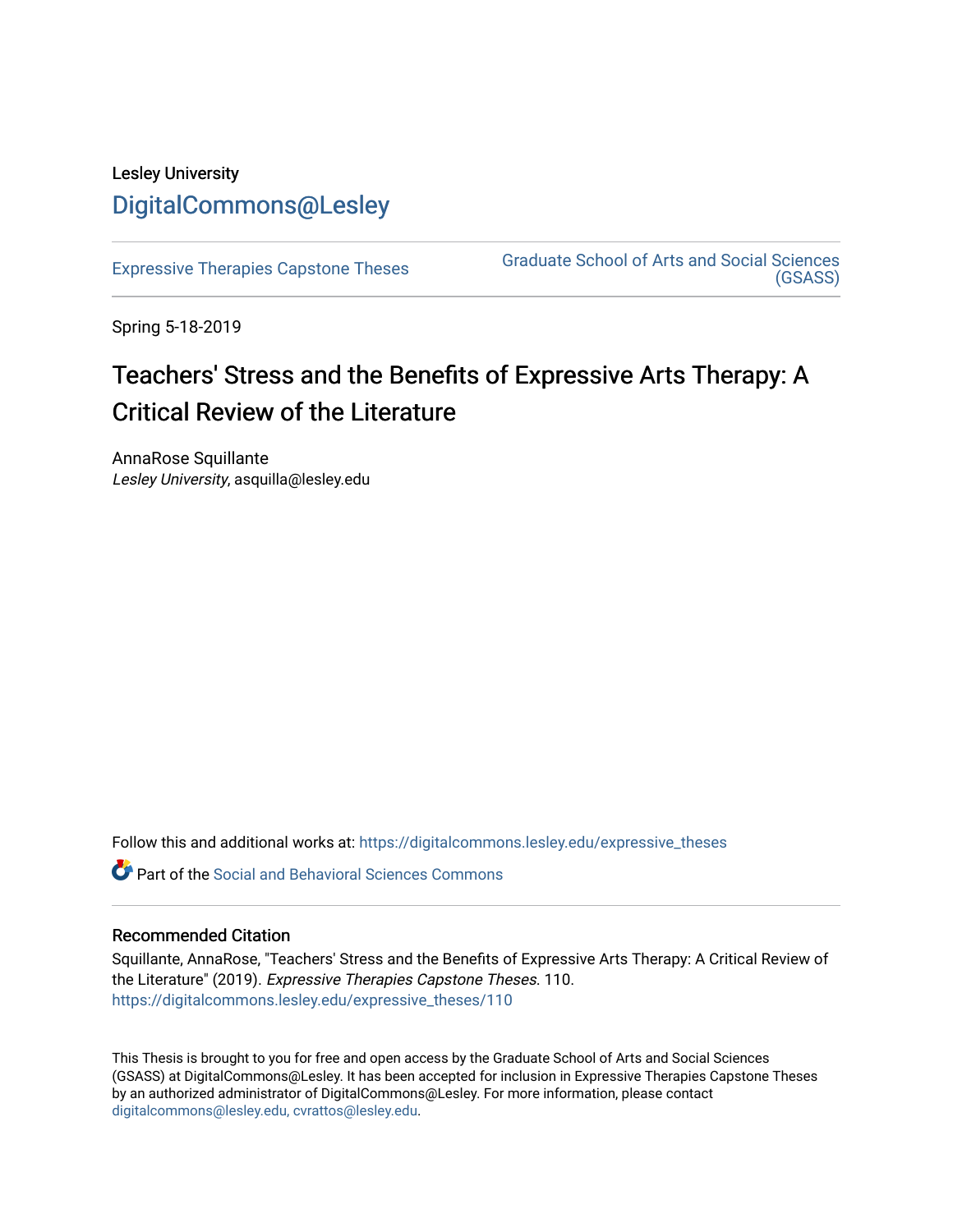Teachers' Stress and the Benefits of Expressive Arts Therapy:

## A Critical Review of the Literature

Capstone Thesis

Lesley University

24 February 2019

AnnaRose Squillante

Expressive Arts Therapy

Christine Mayor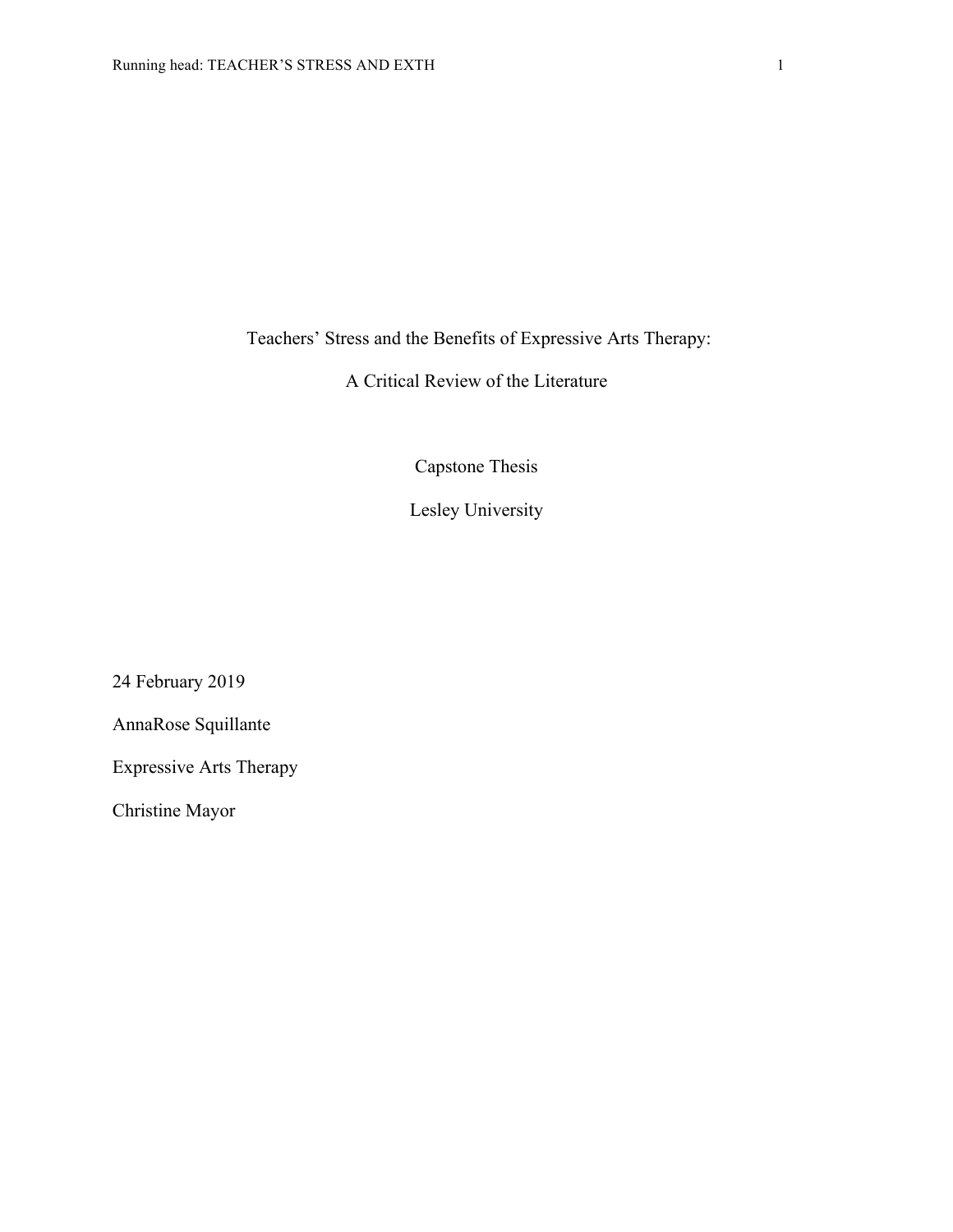#### Abstract

Although every job has its own set of obstacles, struggles and stressors that are unique to their profession, teachers face multidimensional stressors that can have negative impacts on them personally and professionally (Abel & Sewell, 1999). Research shows that teachers have multiple layers of stress that have the potential to lead to burnout, mental health problems, physical health problems and poor student relationships. This thesis outlines the existing research on the sources of stress for teachers, the impacts of the stress and the lack of consistent support and interventions for these teachers. While support for teachers does exist, it is greatly limited. This paper reviews existing research regarding expressive arts therapy and its positive effects on stress. Furthermore, an argument is made that expressive arts therapy, either integrated or individual modalities, can be helpful for teachers during their school day, provided individually and within a supportive group setting. The paper provides a series of practice and research recommendations.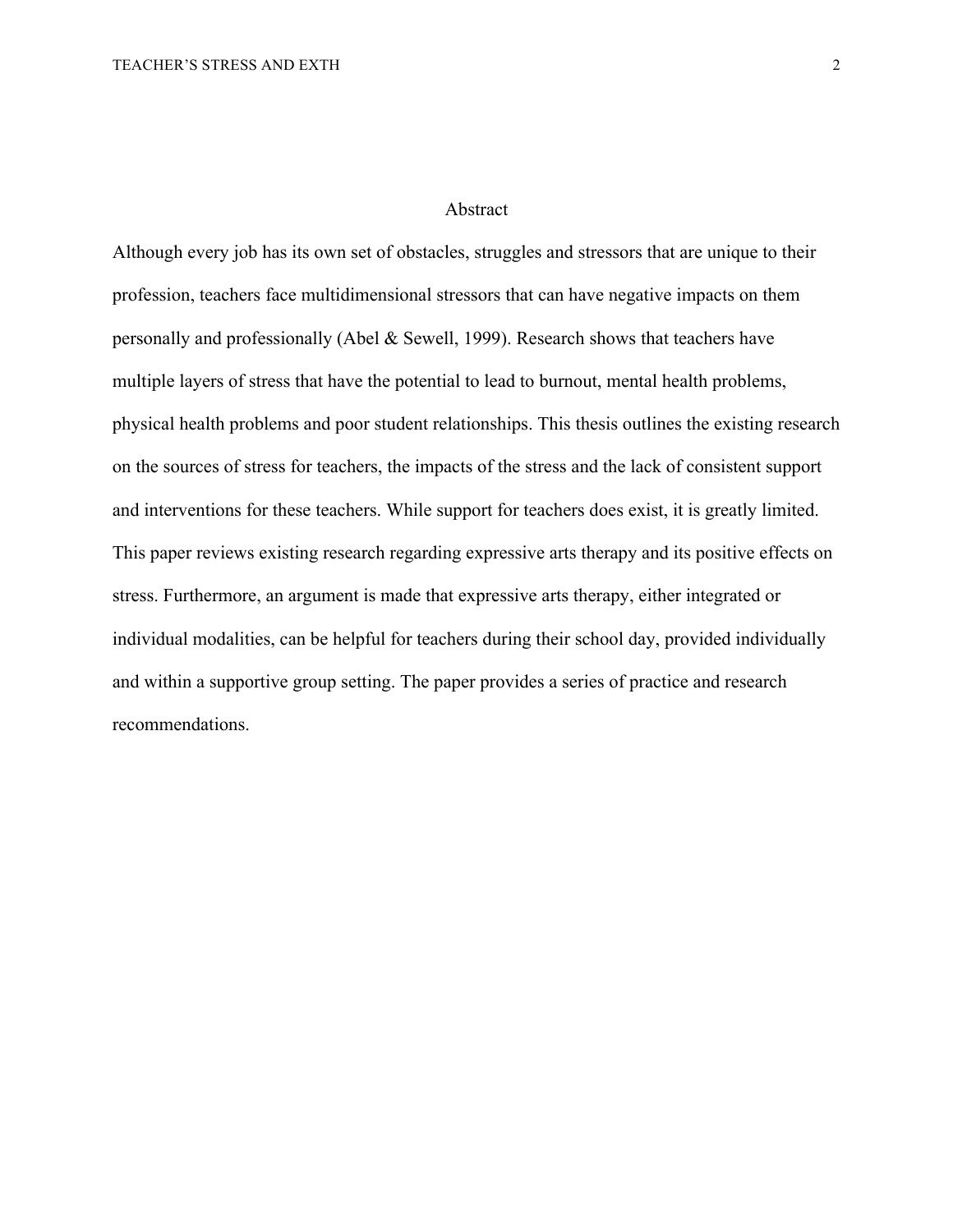Teacher's Stress and the Benefits of Expressive Arts Therapy

## A Critical Review of the Literature

#### **Introduction**

Working as a school guidance counselor for a year, I was shocked that the concerns I had regarding mental health were often much greater for the teachers than the students who I was meant to work with. In the beginning, I was enraged and disheartened by the teachers that I observed on a daily basis. A teacher has opportunity to be a role model, a positive light, a supporter, a motivator and a figure that believes in and teaches their students. What I witnessed was overworked, burned out, and often cruel teachers who did not provide much support to students. Their attitude created a negative and unhealthy classroom environment that made teaching and learning almost impossible. As I reflected on my time at this school and dove more into this topic, I noticed a huge problem that I had overlooked and that was the large gap in support, help and care for teachers within the school setting. It was clear that teachers were stressed but I only thought about how that stress was impacting the classroom and failed to see how that stress was affecting them, their mental health and their ability to teach.

Therefore, this literature review begins by examining sources of stress for teachers, impact of that stress on teachers and the classroom, and the limited literature on self-care and effective support for teachers in the school. The impact of stress is extensive, including, but not limited to, high turn over rates, job dissatisfaction, high levels of anxiety, physical health problems and disrupted student learning (Abel & Sewell, 1999; Freudenberger, 1974; Maslach, Schaufeli, & Leiter, 2001; Soreson, 2007; Yoon, 2002; Yu, Wange, Zhai, Dai & Yang, 2014). Therefore, the gap in existing self-care and support for teachers is vital to explore.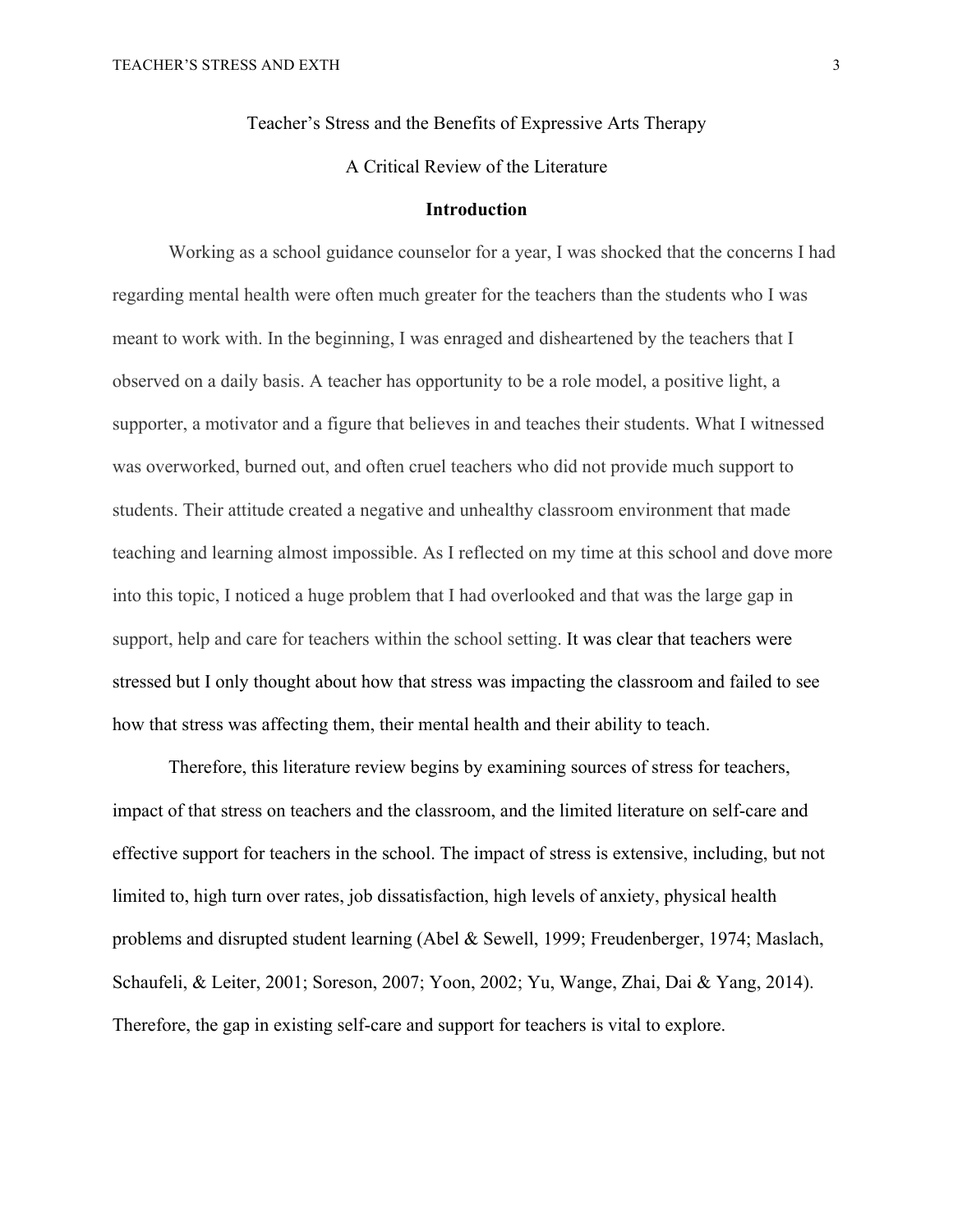Being an aspiring expressive arts therapist and wanting to help with this serious issue in the school system, I examine existing expressive arts therapy in schools, specifically arts interventions with teachers but also other populations undergoing stress. Creative interventions can include art therapy, music therapy, dance/movement therapy, drama therapy or psychodrama, poetry therapy and play therapy. These therapies and others that utilize selfexpression in treatment are also called "expressive therapies" (Malchiodi, 2005, 2013, 2014). I will review various research studies that examine expressive arts and its impact on stress and burn out with other populations because of the lack of research done specifically with teachers. Looking at all of the research, I intend to recommend realistic, helpful and meaningful interventions for teachers in a way that has thus far been lacking. While the use of one modality would be more realistic and helpful for teachers due to time restraints throughout the day, I will also briefly discuss the impacts of integrating therapies for a more group therapy/support group setting for teachers.

#### **Methods**

Being aware of my own assumptions about what teachers stress was and what its impacts were, I knew a literature review would help expand my knowledge and would give me more information to help with solid and practical interventions. Using the literature review method was beneficial because it gave me space to explore the intricacies of teacher stress and impact, more deeply understand the lack of support, and highlight the potential of different creative arts modalities in helping stress reduction.

After making this decision I began my search by looking for peer reviewed articles in the Lesley University database as well as Google Scholar using terms such as "teachers and stress or burnout". Although some findings were helpful to my research, many of the articles found were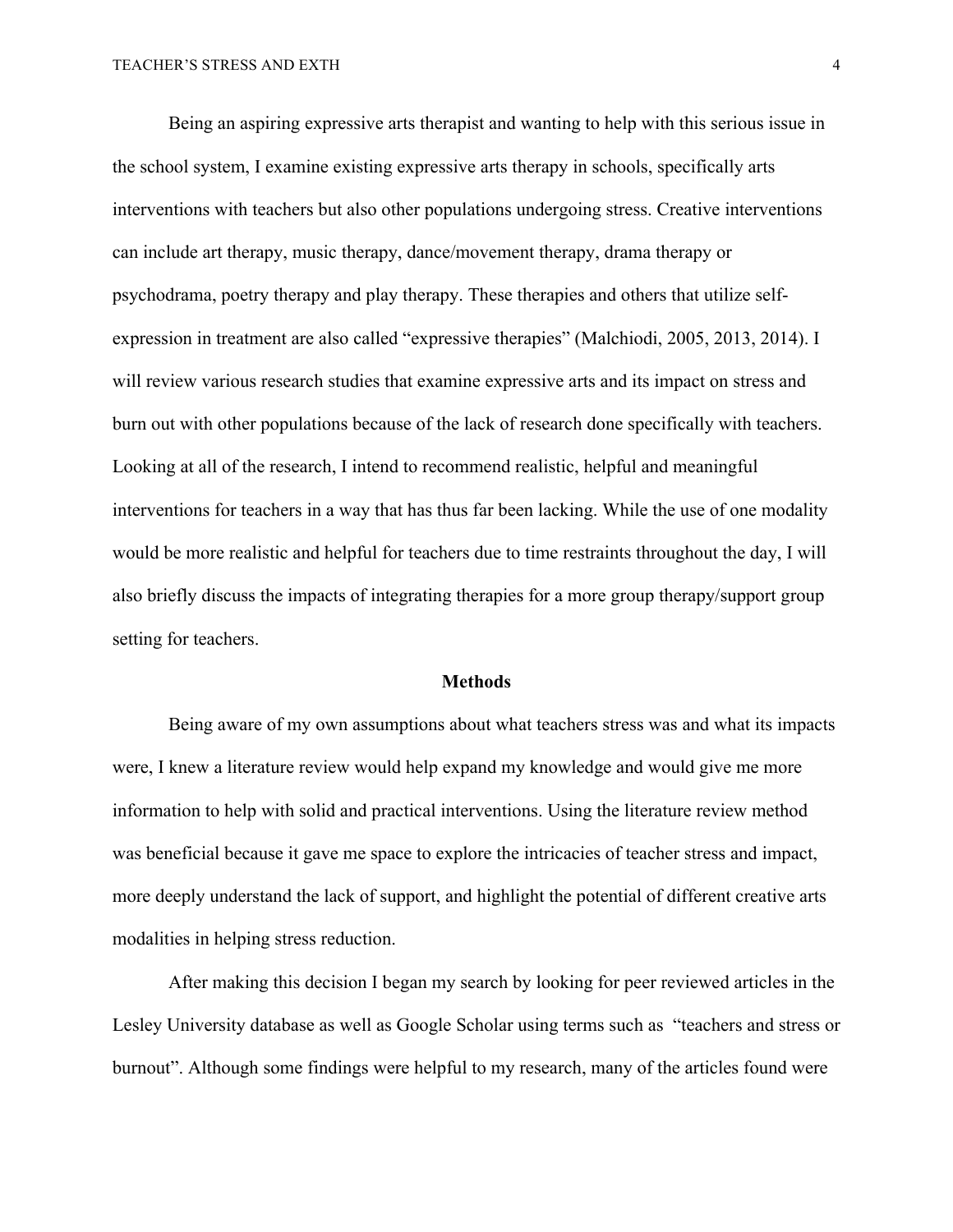literature reviews or theoretical papers, and not research studies. Therefore, I performed a cross reference of the citations in these articles to see if they had cited any research studies I thought would be helpful. I primarily focused on citations that included words like "secondary education or middle school teachers" and tried to stay away from grades above the high school level. I did this to keep the data focused and because it is this grade level I know best based from my internship experience.

While reviewing this literature I found that many of the studies that looked at what the sources of stress were, also mentioned the impacts of these stressors. These findings validated my ideas that teachers have high levels of stress, but also taught me that the sources of stress vary greatly and the impacts of their stress affect them as individuals much more than it impacts the students, which was in opposition to my original belief and bias. This slightly changed the direction I was headed in because, at first, I predicted that my findings would lead me more towards helping teachers deal with their stress to better help the students, but in fact the research led me to realize that teachers need their own types of interventions throughout the school day to help with their stress and to take care of them.

After this realization, I began to look at sources of support for teachers in both the Lesley Database and Google Scholar using words such as "teachers and support groups or self-help groups". This is where the gap in literature became evident. There was only one study that really researched teachers and what they could do for themselves and that was the investigation of the CARE program for teachers and the effects of this program (Jennings, Frank, Doyle, Oh, Rasheed & DeWeese, 2017). Research on this topic was limited. The only existing information on teacher self care I found were through online news articles and one or two websites dedicated to teachers.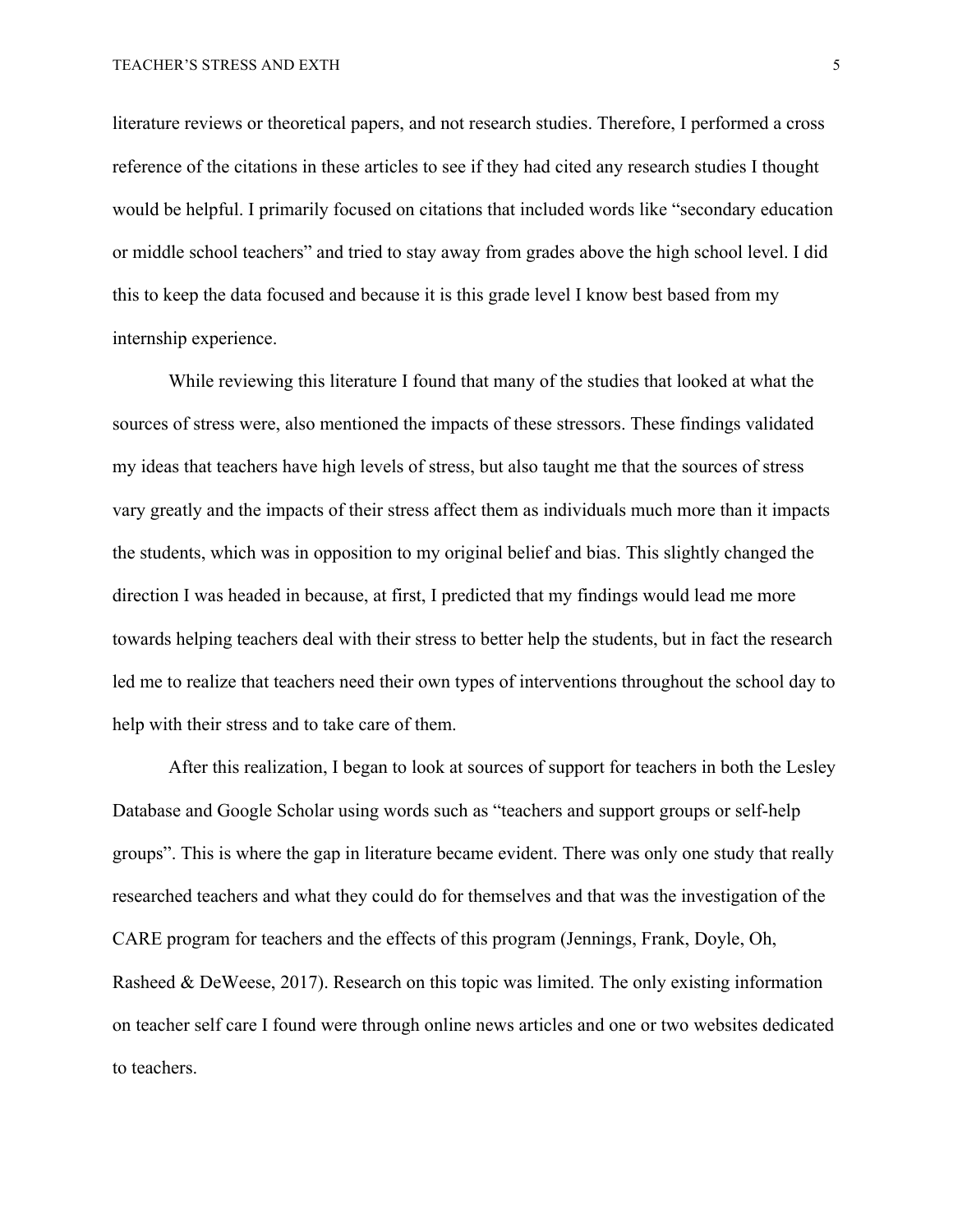As the gap became more noticeable, I began to look at what expressive arts therapy has done for those experiencing stress. This is when I began to look at specific studies that involve the expressive arts in regards to stress and burnout. I again searched through the Lesley Database and Google Scholar with words such as "teachers and creative arts or expressive arts". Few studies examined the use of arts for teachers. Broadening my search, I looked not only for teachers and their experience with expressive arts regarding stress but also research that proved expressive arts to be helpful for stress in general. I found that there is substantial evidence that shows that expressive arts therapies and interventions are beneficial for populations experiencing various types of stress.

With all of this gathered information, I looked through my research and began to see the potential in recommending realistic interventions for teachers both during the busy school day and after the school day in a more group therapy type setting. I took all of this research and compiled it together to create my literature review, which follows below.

#### **Literature Review**

#### **Sources of Stress For Teachers**

Job stress is a part of every profession and teachers do not fall short of that expectation. What seems to be most difficult for teachers in regards to stress is the fact that "the sources of teacher stress are multidimensional" (Abel & Sewell, 1999, p. 288). The stress is not just coming from managing a classroom full of children whom they are trying to teach but from several different directions. For instance, research done by Valli and Buese (2007) reveals that teachers' work has "increased, intensified and expanded in response to federal, state and local policies aimed at raising student achievement" (p. 520). These changes may include increased number of tasks, numerous responsibilities outside of the classroom and overall an increase of intensity.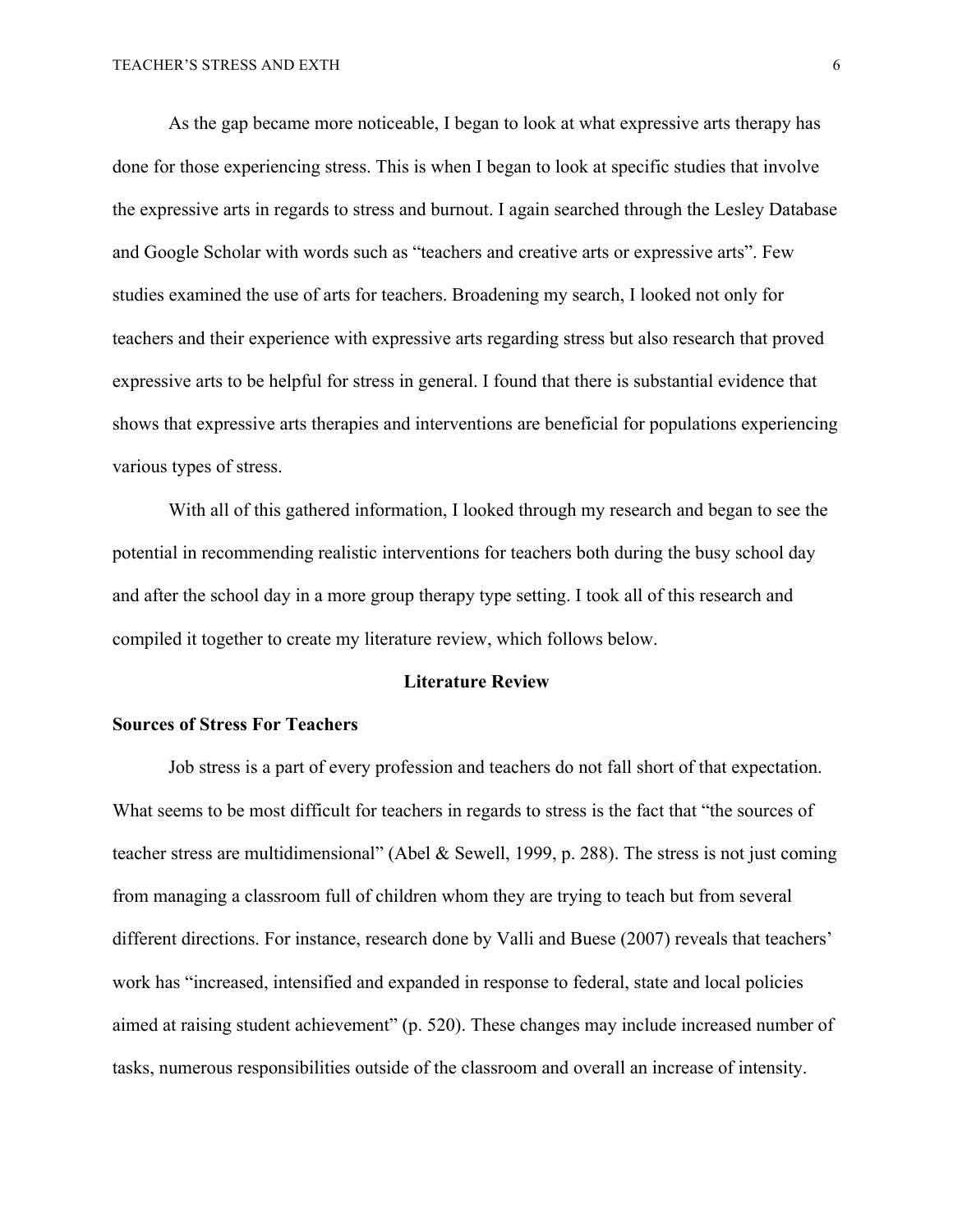With all of these factors, "The act of teaching is dominated by external plans and requirements such as pre-specified lists of competencies and objectives, pretests and post-tests for determining student skill level, and an increase of record keeping and evaluation" (Valli & Buese, 2007, p. 525). Although the research was able to present some positive outcomes in a teacher's changing role it was evident that teachers overall experienced feelings of being overwhelmed and highly stressed (Valli & Buese, 2007).

A theme that has been noted by multiple researches is the presence of stress that is brought on not from the students but from the "higher up" pressures in the education system (Aydin & Kaya, 2016; Morgan, 2016; Sorenson, 2007; Valli & Buese, 2007). There are pressures brought on by administration such as work over-loads and time pressures, while needing to avoid errors, which can make for an overly stressed teacher (Sorenson, 2007). In one study that specifically looked at sources of stress for teachers working in private schools, results showed the highest source of stress was in fact school administration (Aydin & Kaya, 2016). There is also the stress that comes from the national level: high-stakes testing. For example, Morgan (2016) shows that the stress that teachers feel over these tests has increased throughout the years. This is because teachers are being evaluated and scrutinized over the test scores of their students and, in some circumstances, their pay can be tied to high or low test scores. This especially stressful for teachers working with disadvantaged students because these students may experience conditions that hurt their chances of getting a good test score, which can in turn damage the teacher's job (Morgan, 2016).

With role changes, role confusion, administration and systematic pressures there is plenty for a teacher to stress about. However, students also provide a unique form of stress. As Geving (2007) finds, "One of the most commonly reported contributors to teacher stress is student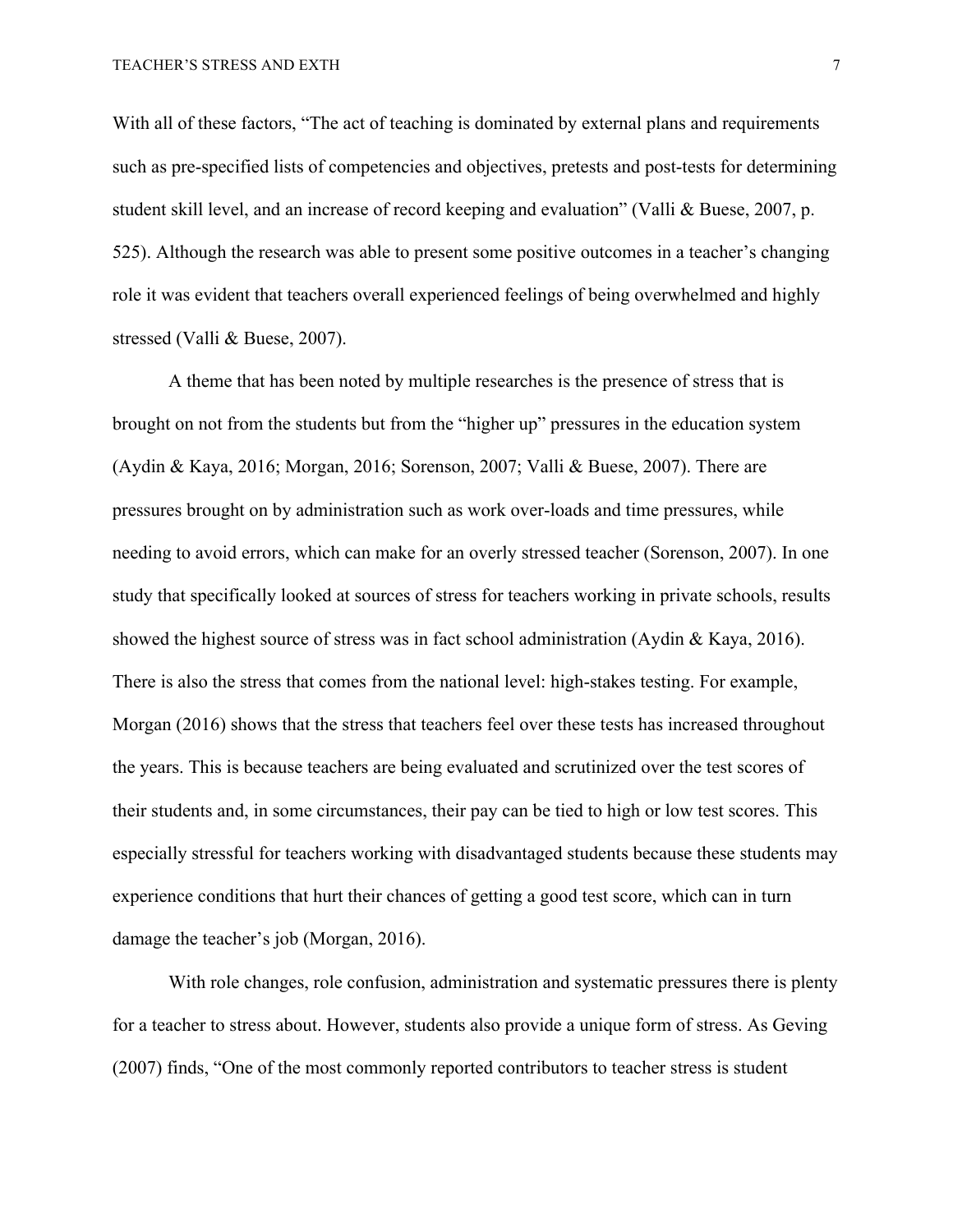misbehavior" (p. 624). This qualitative study by Geving (2007) sampled high school teachers about which types of student behaviors caused teacher stress. These behaviors were then used to create questionnaires. Results showed behaviors that caused high stress in teachers were not listening, not participating and yelling in the classroom. As Geving (2007) explains, "It is likely that teachers find students' lack of effort extremely stressful because it directly undermines their main goal: to help students learn" (p. 639). Although not focused on in much of the research, many studies have shown that students have a substantial impact on teacher's stress (Abel & Sewell, 1999; Aydin & Kaya, 2016; Sorenson, 2007; Valli & Buese, 2007).

#### **Impact of Stress For Teachers**

The impacts that stress can have on an individual can be extensive, especially in the world of the helping professions. Burnout was a term coined by Freudenberger (1974) based on observations on the helping professions. Burnout is defined as "a symptom of emotional exhaustion that was commonly observed among individuals working in helping professions" (Freudenberger, 1974, p.160). Job burnout mostly occurs among people working in helping professions, like teachers (Maslach, Schaufeli, & Leiter, 2001). Tornio (2017) explained that a survey sent out by The American Federation of Teachers (2017), called the "Educator Quality of Work Life Survey," found that 61% of teachers are "always" or "often" stressed. Stress is casually linked with burn out (Yu, Wange, Zhai, Dai & Yang, 2014).

Backhause, Hampel and Dadaczynski (2018) conduced a national-level study to investigate the mental health status of German kindergarten educators and specifically looked at the degree of effort-reward imbalance and its relationship to burnout and somatic symptoms. Using a cross-sectional study based on questionnaire responses from 1,933 teachers, binary logistic regressions were used to identify effort-reward imbalance and over commitment as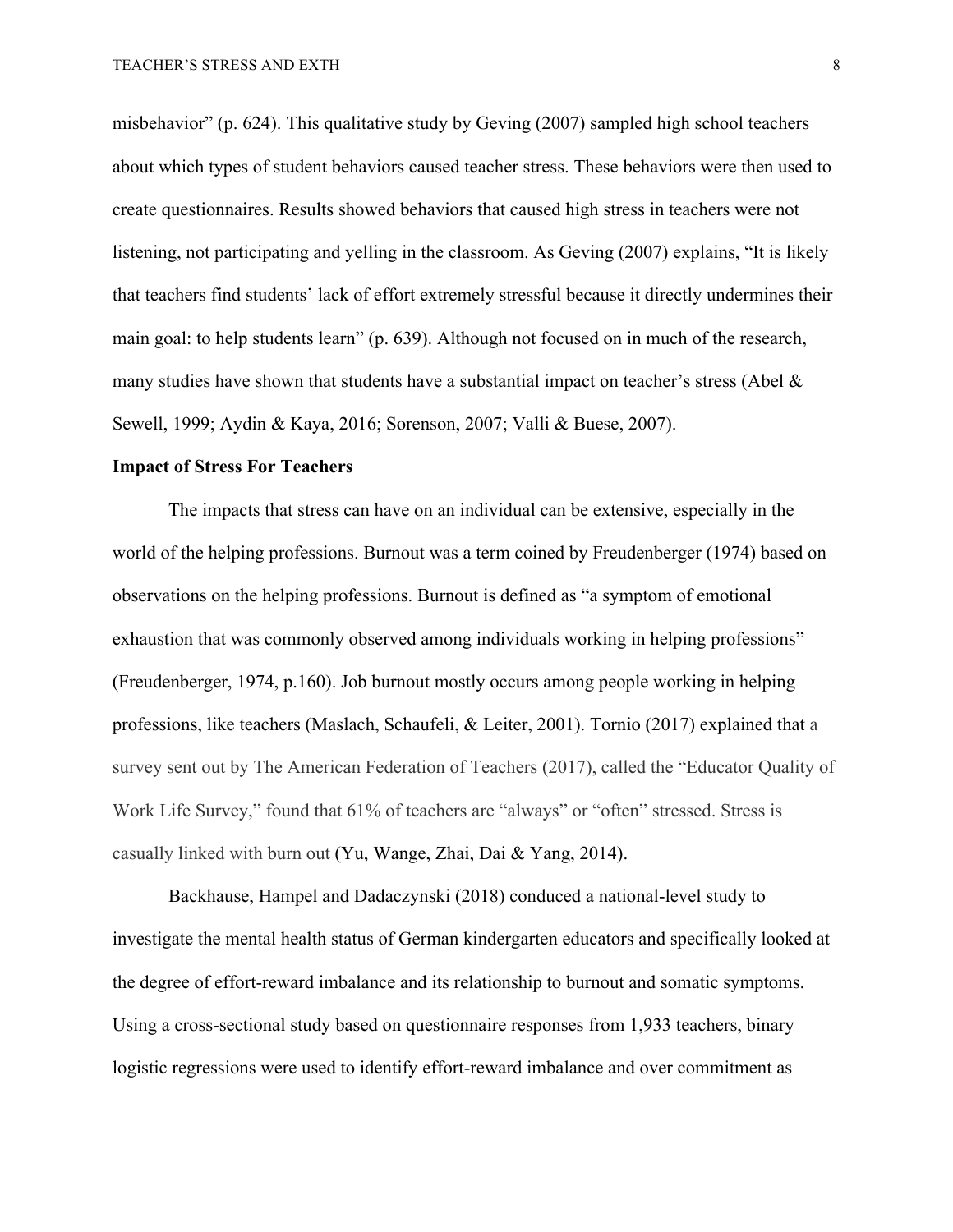independent predicators of burnout. The effort-reward imbalance model proposed by Siegrist (1996) explains that an effort-reward imbalance occurs when "demands at work (e.g., extreme time pressure) are not perceived as being adequately matched by rewards (e.g., promotion opportunities, monetary compensation, professional status)" (Backhause et al., 2018). Siegrist (1996) defines the result of this imbalance as "active distress". Effort-reward imbalance increases the prevalence of somatic symptoms like disturbances of the immune system and cardiovascular disease, and mental health symptoms such as depression and burnout (Backhause et al., 2018). Results showed that 89.3% of the teachers showed signs of an effort-reward imbalance and, additionally, the findings indicate that effort-reward imbalance has a strong relationship to burnout and somatic symptoms (Backhause et al., 2018). Backhause et al. (2018) briefly urges within the recommendations section that more attention be put on holistic intervention strategies to prevent teacher burnout in the school setting.

Yu et al. (2014) continues to emphasize the high degree of psychological distress that is caused by the many factors of being a teacher. This stress can lead to dissatisfaction, absenteeism, and employee turnover among teachers (Yu et al., 2014). The purpose of the study done was to not only look at stress and how it leads to burnout but also the effects of selfefficacy on burnout. In other words, Yu et al. (2014), from previous examination, states that lack of self-efficacy leads to burnout. Therefore, they wanted to discover what the relationship between self-efficacy and burnout was in hopes of being able to suggest recommendations for teachers in the long run. Using a two-step procedure introduced by Anderson and Gerbing (1988), Yu et al. (2014) were able to determine, similar to other studies, that stress is a direct cause of burnout among teachers. Additionally, it was found that if self-efficacy skills regarding work-related pressures were not used promptly it would only increase burnout and teachers with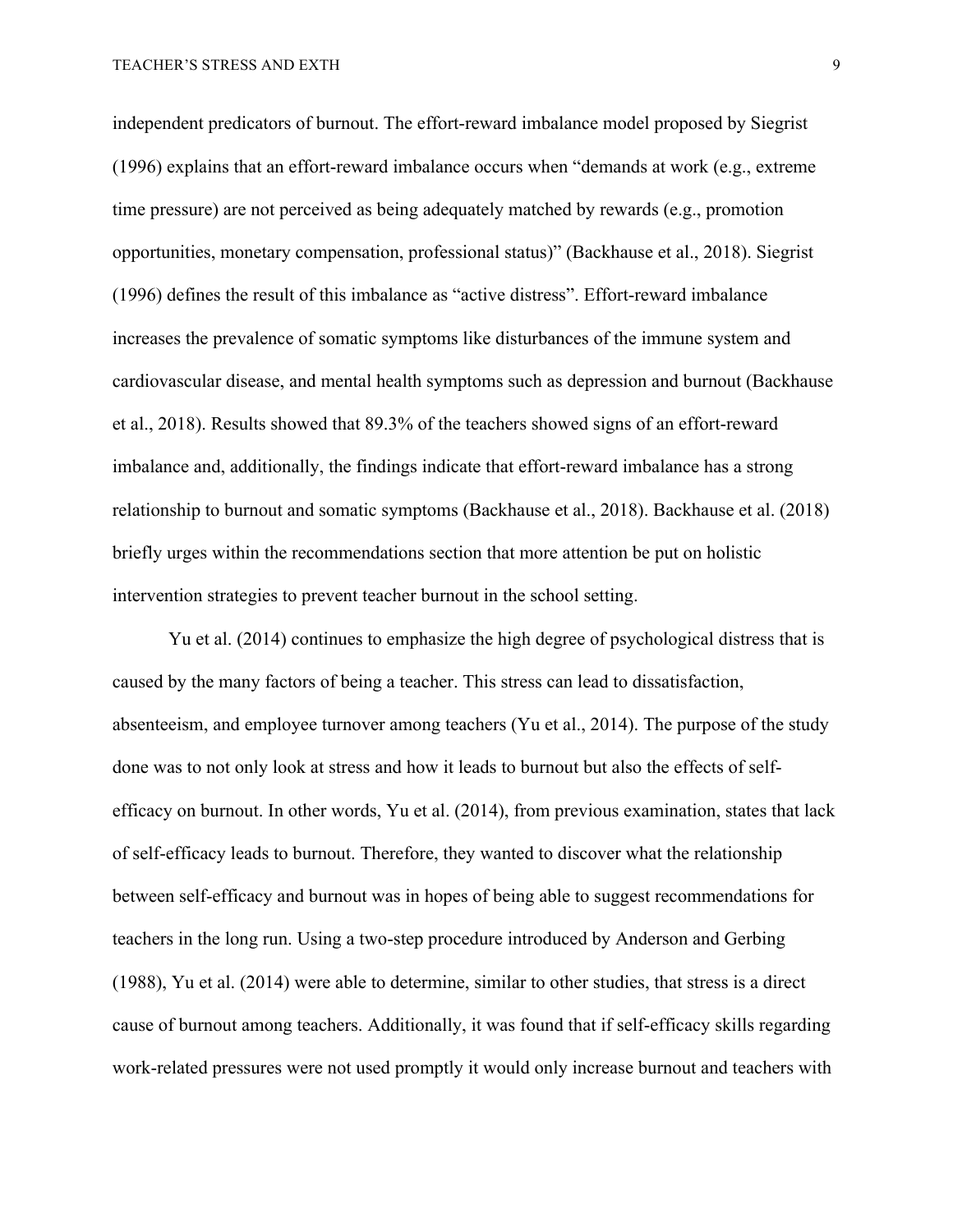low self-efficacy had higher levels of burnout rate (Yu et al., 2014).

Unfortunately, stress can lead to much more than just burnout. Studies suggested that stress could lead to many physical as well as other psychological ailments as well (Abel & Sewell, 1999; Aydin & Kaya, 2016; Geving, 2007; Greenberg et al., 2016; Sorenson, 2007; Yu et al., 2015). Sorenson (2007) states that a teacher experiencing high levels of stress can develop issues such as:

High blood pressure, or exhibit a loss of appetite or have the urge to eat, even over-eat, unhealthy foods, or suffer from ulcers, or express anger and show signs of irritability. These actions have been diagnosed as categories or symptoms related to physiological, psychological, and behavioral states of medical anxiety, each of which create consequences that can result in health disorders, if not death. (p. 11)

Therefore, stress does not only lead to burnout and job dissatisfaction but also can lead to health disorders, creating a vicious cycle for the lives of teachers.

The role that stress plays in teachers' individual lives is clear, but their stress also affects a very important population, their students. Stress does not only affect teachers' happiness within the job but also their ability to be effective with their students (Abel & Sewell, 1999). Yoon (2002) conducted a study with 113 elementary teachers in a metropolitan area in the United States to discover the effects of teacher stress on their relationship with their students. Scales were created to survey teacher stress, self-efficacy in relationship building and behavioral management, negative affect of the stress and student teacher relationships (Yoon, 2002). The results showed that teachers stress was significantly correlated with negative affect, self-efficacy, and negative relationships. In other words, as predicted, teachers stress has a negative affect on their students and the relationships they could have with them if stress was lesser.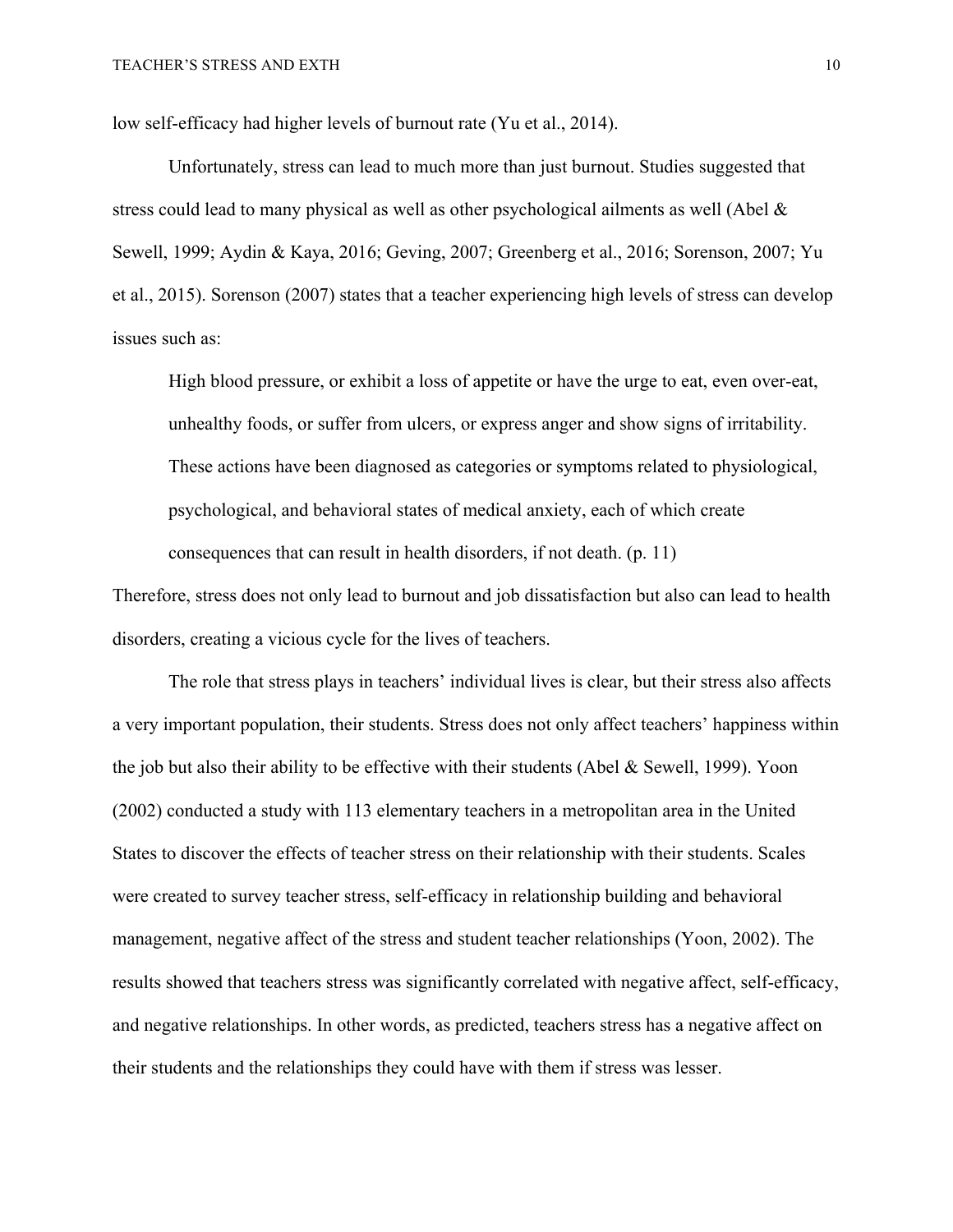### **Existing Self Care for Teachers**

From the research cited above, it is evident that teacher stress has many impacts. It impacts their mental health, their physical health and also their ability to do their job well and have a positive work experience. It is important then, with all of emotional and physical stress that teachers have, to look at what kind of support for teachers exists in schools today. There are spaces that exist for teachers to talk about curriculum and administrative work but, with the research cited above discussing the great deal of physical, mental and emotional health difficulties that teachers undergo, the gap in literature discussing support for the mental health and stress of teachers is concerning. Although research is scarce when it comes to legitimate organizations and/or support groups that exist within the schools, there are few organizations and spaces that do exist.

One particular support for teachers, which was developed by a team of researchers at the University of Virginia, is called CARE for Teachers (Jennings, Frank, Doyle, Oh, Rasheed & DeWeese, 2017). CARE is a mindfulness-based professional development program designed to promote teachers' social and emotional competence and improve the quality of classroom interactions (Jennings et al., 2017). A study was performed to show the impacts of the program using a cluster randomized trial design and 224 teachers. The CARE for Teachers program involved 30 hours of in person training in addition to intersession phone coaching. Teachers completed self-report measures and assessments of their students both pre and post trainings. Using the Classroom Assessment Scoring System (CLASS), teachers' classrooms were observed and coded. Results showed that CARE for Teachers had significant positive effects on "adaptive emotion regulation, mindfulness, psychological distress, and time urgency" (Jennings et al, 2017, p. 1018). This study is relevant because it shows the positive impact of mindfulness for teachers.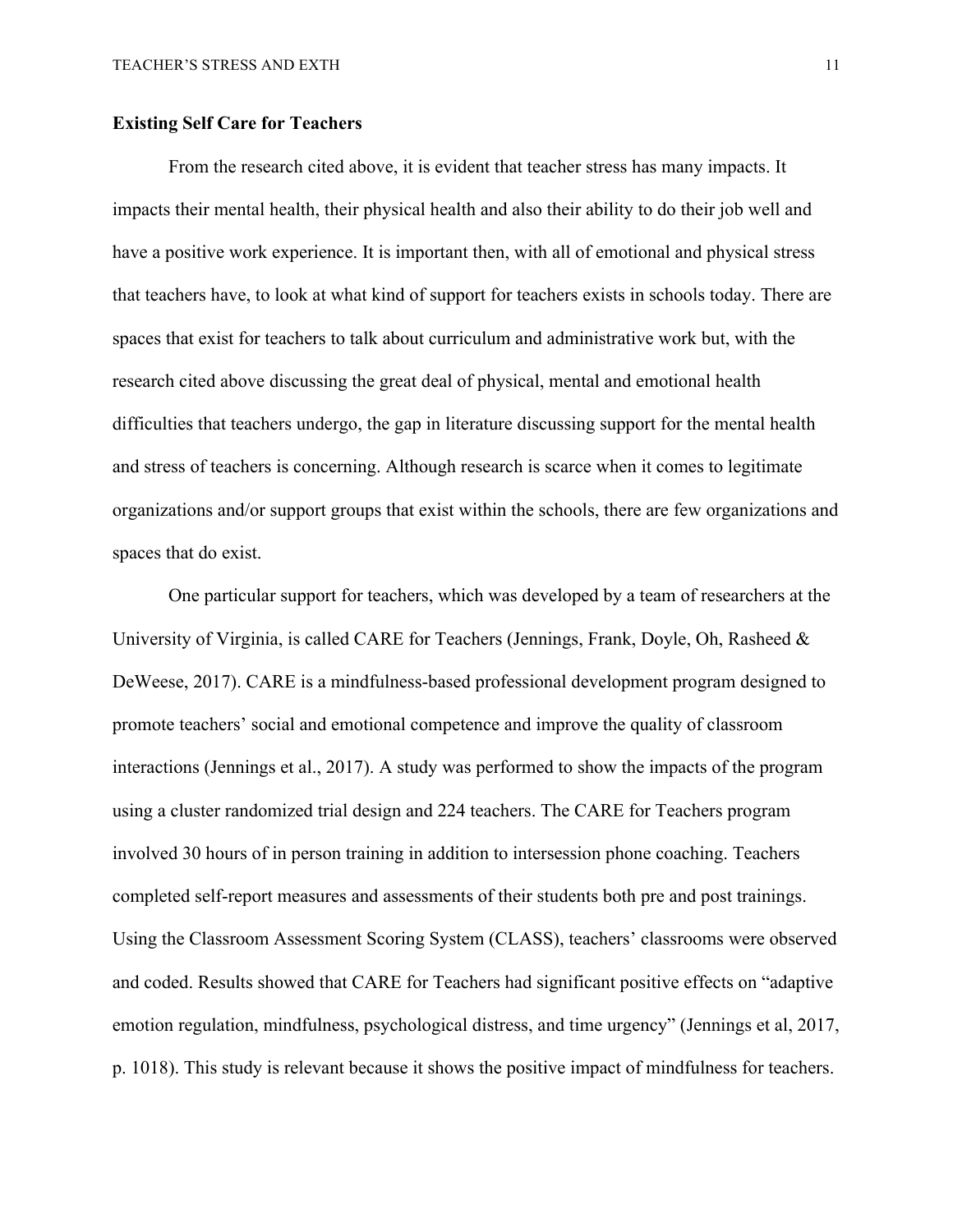Mindfulness is a huge part of what makes up the CARE program and others have noticed the impact of mindfulness as a helpful tool for teachers as well. For instance, Pennsylvania State University, with support from the Robert Wood Johnson Foundation, created a series of briefs addressing the need for research, practice and policy on social and emotional learning (Greenberg, Brown & Abenavoli, 2016). This brief mentions the critical role that teachers play in children's lives and the great deal of stress that teachers are constantly under. The findings they cite support the need to reduce stress and improve teacher well-being. They suggest three broad types of interventions: organizational interventions, organization-individual interface interventions, and individual interventions (Greenberg et al, 2016).

The organizational interventions suggested for teachers, which are aimed to change the organization's culture and work practices, include promoting a participatory environment, open communication, supervisor/peer support, training, worker health policies and more (Greenberg et al., 2016). Organizational interventions have some evidence of reducing stress, increasing job satisfaction and reducing turnover. Organization-individual interface interventions include mentoring for incoming teachers through orientation and guidance, school workplace wellness promotion programs and policies, and programs focused on student behavior and social and emotional learning (Greenberg et al., 2016). Organization-individual interface interventions created positive affects for incoming teachers and helped improve teacher's health and benefited teachers' abilities to support classroom learning (Ingersoll & Strong, 2011; Domitrovich, Bradshaw, Berg, Pas, Becker, Musci & Ialongo, 2016). Lastly, individual interventions include mindfulness and stress management programs (Greenberg et al., 2016), which proved to have physical and mental health benefits for teachers (Roeser, 2014; Weare, 2014).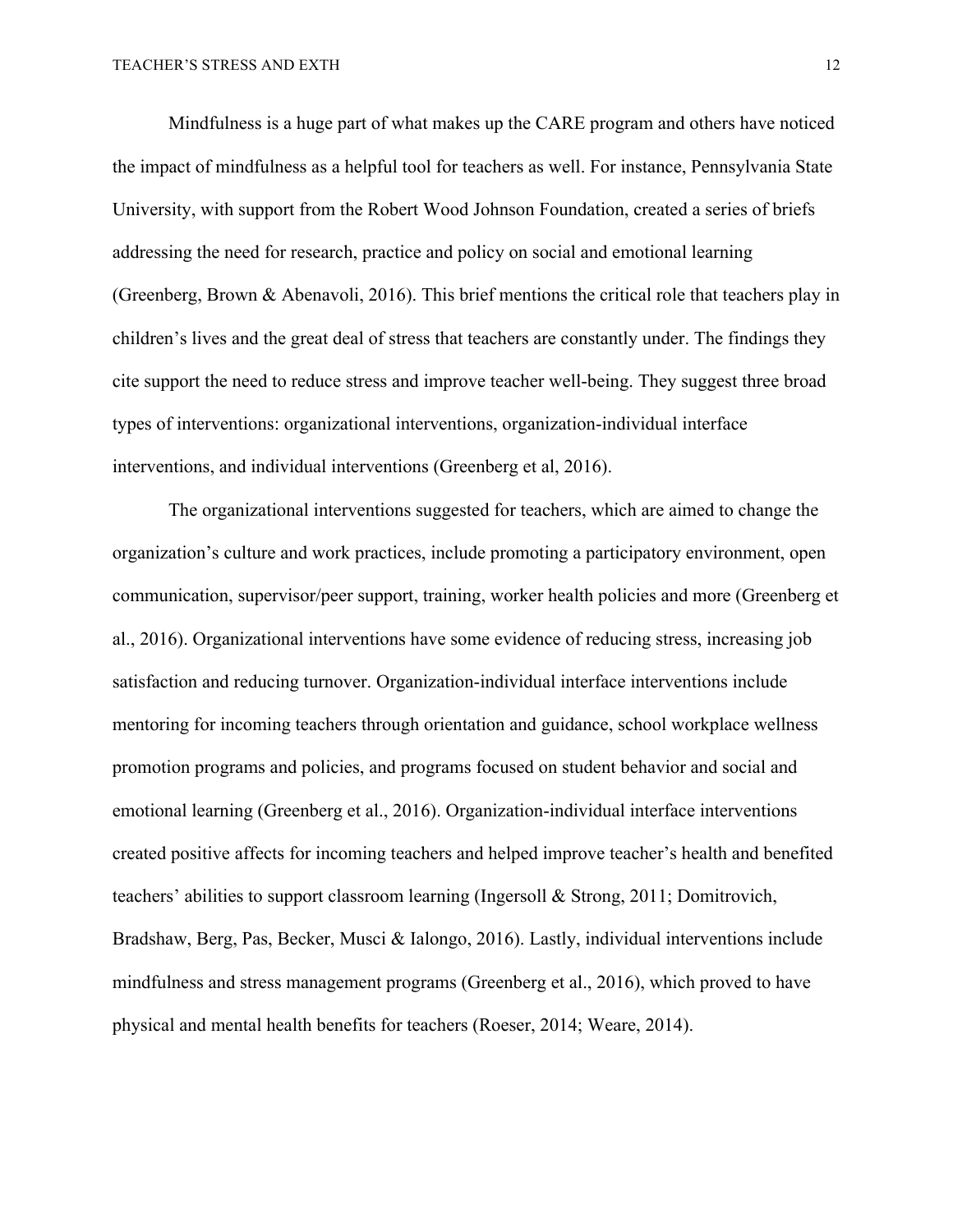Both the CARE research (2017) and the brief conducted by Pennsylvania State University (2016) support the need for greater ideas and innovations in developing, implementing and then assessing the effectiveness of programs and different policies to help teachers with their stress well-being within the school systems. There are also websites and online spaces for teachers to get inspired or get advice. For instance, WeAreTeachers (2019) is an online media brand for teachers. WeAreTeachers compare themselves to a virtual teacher's lounge where one could find different kinds of supports. Stacy Tornio (2018), one of WeAreTeachers journalists, wrote an article titled "We need to do more for teachers who are exhausted, stressed and burned out." The article echoes many before it: teaching is one of the most stressful jobs in the US and there is not enough attention put on supporting teachers. The point of this article by WeAreTeachers was to bring light to this issue in order to suggest a solution by changing the conversation about teacher mental health. Their suggestion: therapy.

### **Expressive Arts Therapies in the Schools**

As demonstrated above, both practice and research on support groups and care for teachers' mental health is scarce. Although there may be therapy or counseling available in schools, those services are offered to mostly students and less likely offered to teachers. Below I briefly outline the existing literature on the use of expressive arts therapy in the school setting. As mentioned earlier, creative interventions can include art therapy, music therapy, dance/movement therapy, drama therapy or psychodrama, poetry therapy and play therapy. These therapies and others that utilize self-expression in treatment are also called "expressive therapies" (Malchiodi, 2005; 2013; 2014).

**Students and expressive arts therapies.** Expressive arts therapies have in some ways made their way into the school setting. For example a study used action techniques and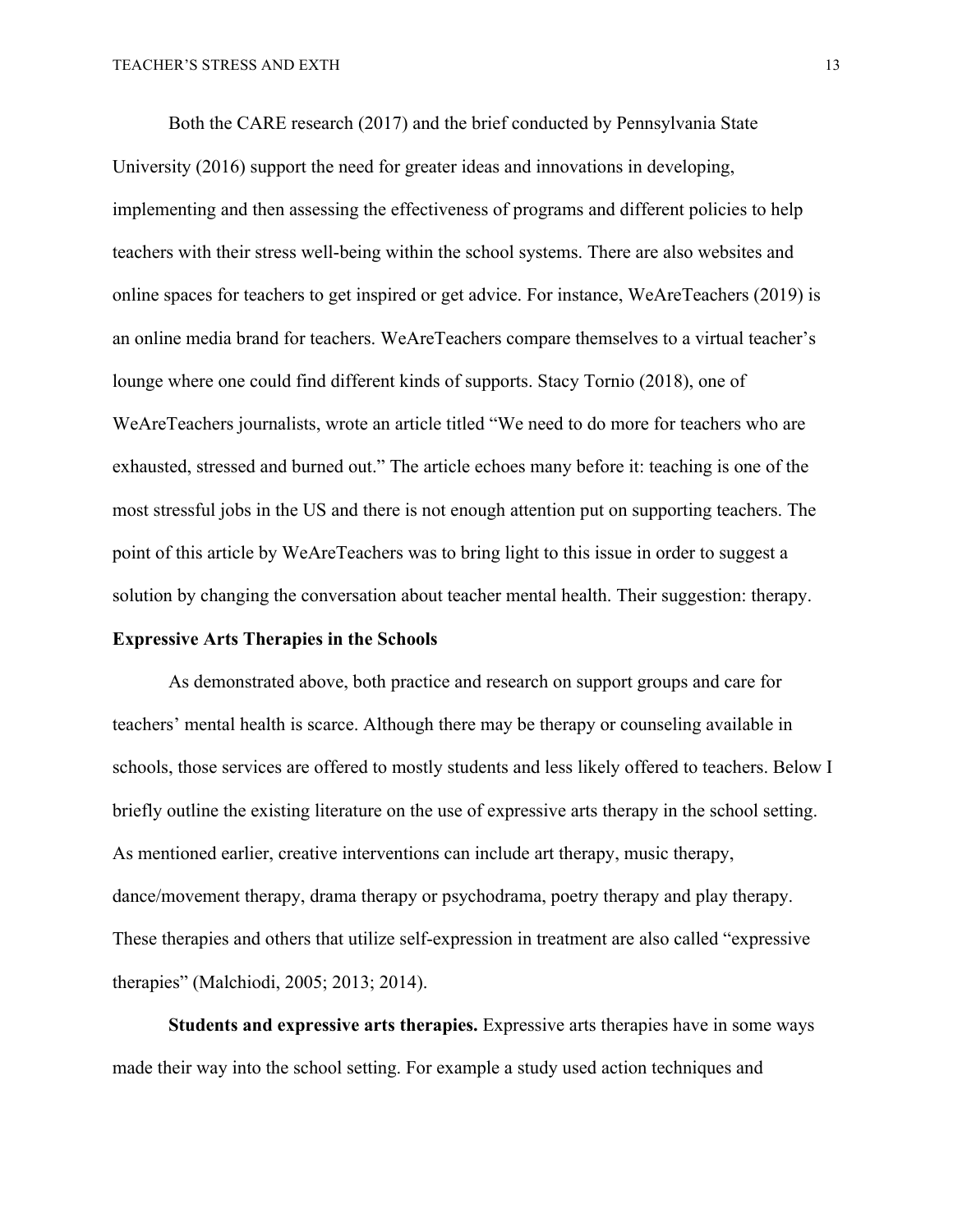psychodrama methods to show the use of expressive therapy to help with conflict resolution skills amongst students (Amatruda, 2006). With 10- to-13 year-old-children Amatruda (2006) conducted biweekly action technique and psychodrama groups with students in an elementary school special education program. Some techniques used by the teachers included humansculpted images, role-play and future projection. This group was meant to help students "communicate more positively with one another, allowing them to improve their status with peers in the classroom" (Amatruda, 2006, p.168). Results showed that the students in this group had a decrease in negative behavior in the classroom, the interactions they had with one another were more positive and attitude to their own potential increased (Amatruda, 2006).

Additionally, David Henley (1997) performed a one-year project using expressive arts therapy as an alternative education by creating a therapeutic curriculum. The art therapist was both the classroom teacher and the creator of the therapeutic curriculum for the classroom. The art therapist did not just pull from the art modality put used diverse forms of expression like bibliotherapy, phototherapy, poetry therapy and studio work formed the basis of the curriculum. Henley discovered some vital information from this study. On the positive side, having the arts as apart of the classroom setting helped students to remain engaged and to have meaningful dialogue with one another but, what was damaging, was that some of what would come up for students emotionally could not be contained in the classroom setting (Henley, 1997). This study therefore provides information for future implications for both teachers and students, that if art is to be apart of the school day it should be contained to the activity being provided and focus more so on the natural therapeutic affects of doing art and less on the analyzing of the art and what it might bring up.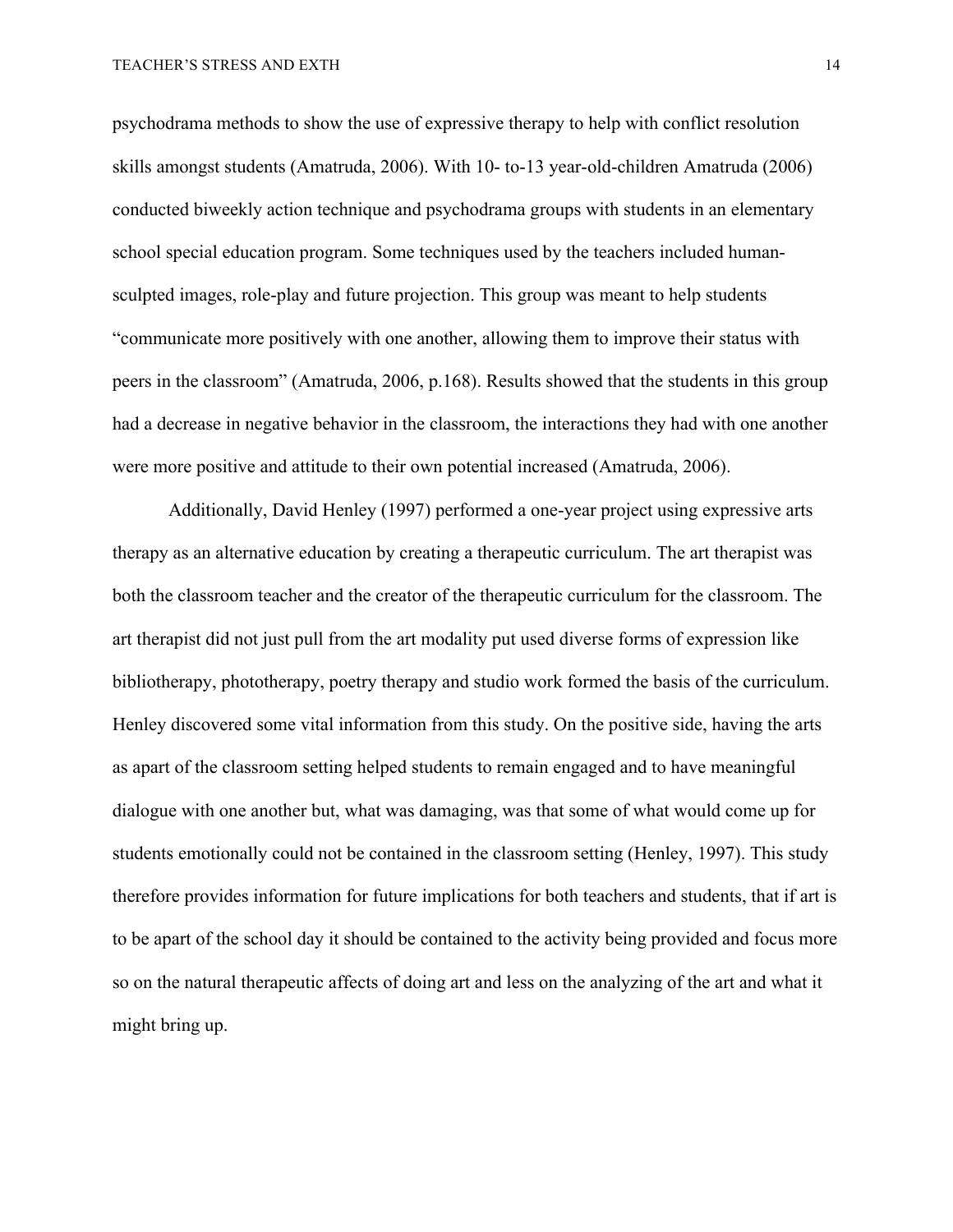**Teachers and expressive arts therapies.** There are only a few studies that have been done involving teachers and the arts. For example, a study by Mitchell and Weber (1996) examines visual and written data of pictures that were drawn in response to an in class assignment which was to draw a teacher. The major source of data was from 64 university students enrolled in Elementary Education programs. There were two groups of students, one made up of graduate students who had experience teaching and the other made up of undergraduate preservice teachers. Their goal was to use these drawings to "investigate the pervasive influence of imagery in the emergence of teacher identity" (Mitchell & Weber, 1996, p. 303). This study points out the history of drawing and its use in forming and portraying identity. It even refers to art therapy as it explains, "in art therapy, picture-drawing is considered a key to understanding clients' thoughts and feelings, and to helping them make sense of their life situations" (Mitchell & Weber, 1996, p. 304). If teachers are able to reflect on identity, they can also reflect on their needs, which is a valuable tool to have since stress can lead to lack of self efficacy and further stress. The findings of the study also brought to light the confusion of identity and who they are versus who they want to be as a teacher. This study shows that the use of visual images gives greater insight for teachers to explore their identity.

Another study used a heuristic methodology termed 'creative narrative' that combines art-based methods with narrative inquiry to show how and why art-based inquiry can lead to greater understanding of unconscious identity for teachers in a way that verbal processing cannot do as deeply (Leitch, 2006). Time-line creation, mask making and other visual art making was used to dive further into teachers' lives. Through artistic and visual images, the narratives of six female teachers are "illuminated" and unconscious knowledge is surfaced. The literature pulls from others like van Maanen (1994), to show how narrative can create self-reflection, obtain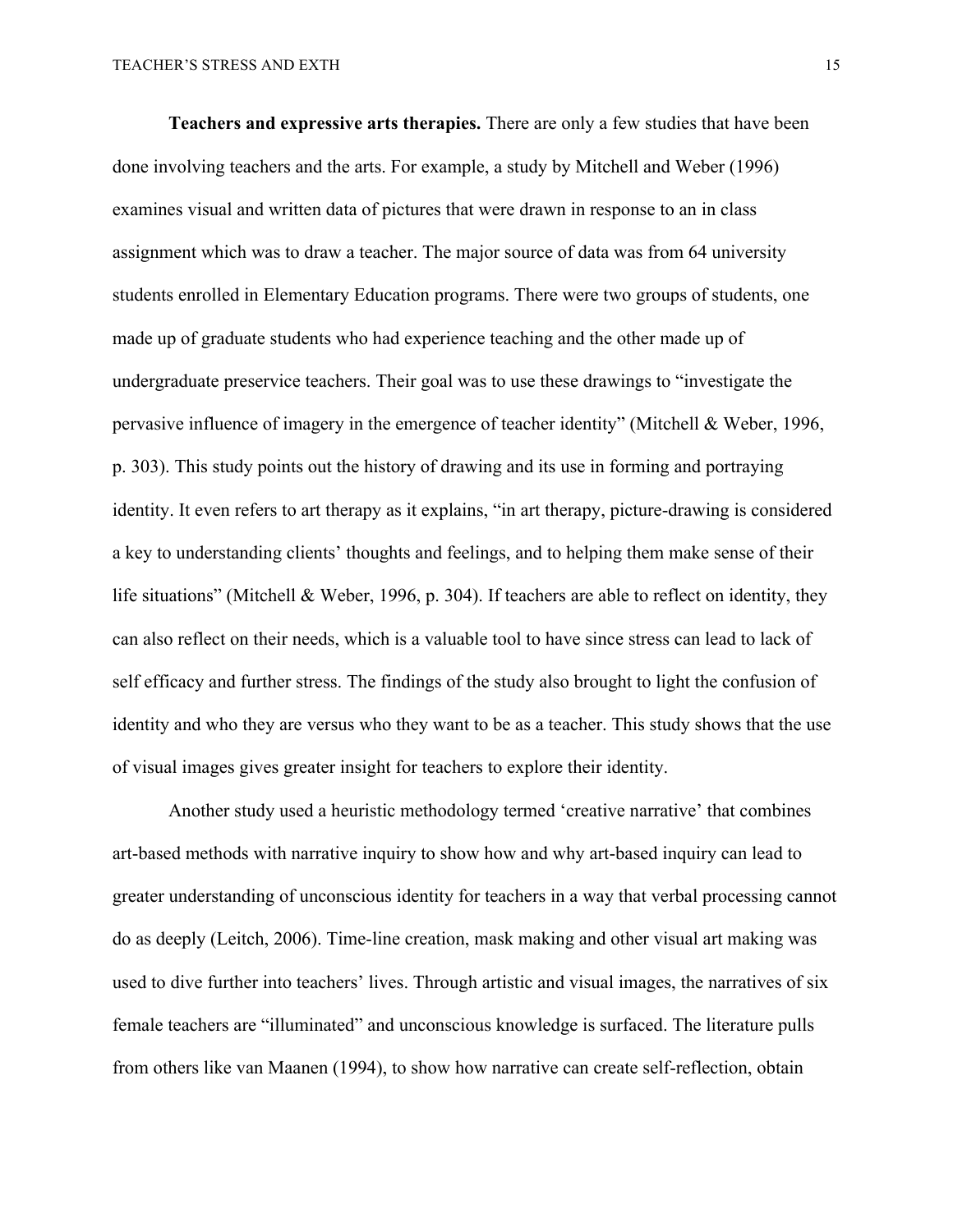ownership over self as teacher, and explore the ways in which the individual has changed and therefore have a clearer understanding of their own life story. The author of this study also goes on to explain how embodied knowledge, that of using image, a poem, a sculpture or a play, is a way of knowing and understanding that goes further than the verbal narrative (Leitch, 2006).

In just these two studies it is shown that the arts can help teachers access different parts of themselves that perhaps verbal communication cannot in regards to discovering identity. However, expressive arts therapy has the potential to help with much more than identity for teachers. It has he potential to help teachers with stress, burnout, physical health, self-efficacy, teacher student relationship and overall mental health. Yet the absence of research on teachers and the expressive arts therapies and therapies for teachers in general is profound. Below I discuss just how positive the impacts of expressive arts therapy can be.

## **Expressive Arts Therapy/Creative Arts Interventions for Self Care to Reduce Stress and Burnout**

Expressive arts therapy "contributes to restoring the cognitive/intellectual, emotional/affect, and creative/inspiration vacuums in today's stress-driven, technological, impersonal, and often unsafe world" (Synder, 1997, p. 74). In this day and age, it is clear that the stress that teachers endure lead to physical health problems, mental health problems, burnout, issues with students and a lack in well-being. Below, I review the literature, which suggests that the arts and therapy can be a useful tool for self-care, stress reduction, and burnout, potentially applicable to teachers.

Slayton, D'Archer and Kaplan (2010) reviewed several studies that looked at the efficacy of art therapy on specific populations. Some of the populations reviewed were mothers and toddlers, adult women with Lupus, mothers with depression, stroke patients, and students. One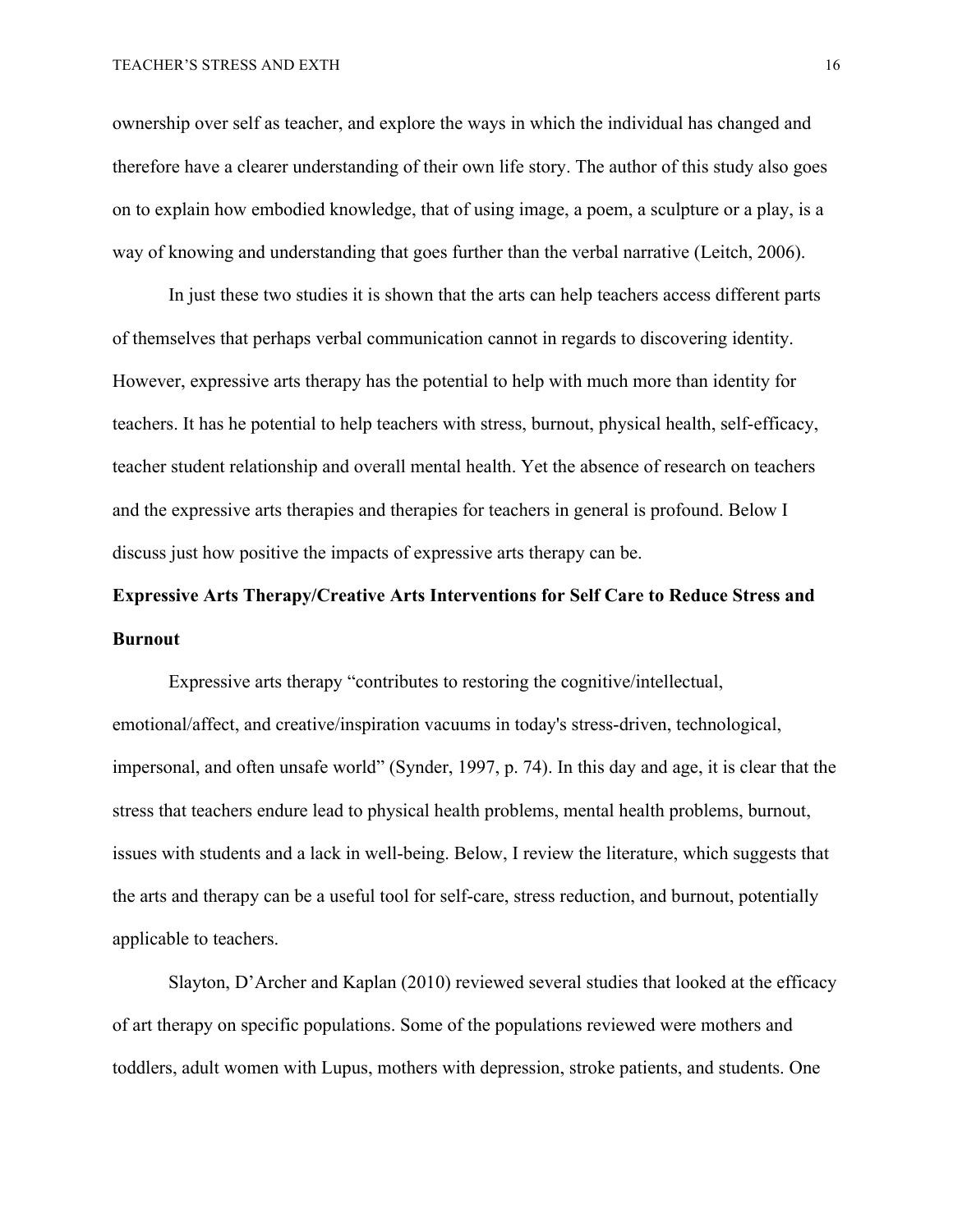study they reviewed (Curry & Kasser, 2005) worked with undergraduate students. After anxiety was induced, the participants could color a prepared mandala, color a complex plaid pattern or simply color whatever they wanted. The results showed that coloring mandalas and plaid patterns decreased anxiety to below baseline and free coloring did not relieve any anxiety (Curry & Kasser, 2005). Similarly, to show the effects of art therapy interventions on stress and burn out, Italia, Favara-Scacco, Di Cataldo and Russo (2008) worked with doctors and nurses who treat oncology patients. They created two groups: Group A (medical personnel on an adult oncology unit) had no art therapy while Group B (medical personnel on a child oncology unit) had art therapy. Using the Maslach Burnout inventory, results showed that Group B had significantly decreased burnout after art therapy interventions (Italia et al., 2008). Another example of art therapy reducing stress can be seen in a study conducted by Kaimal, Ray and Muniz (2016) that looked at the impact of visual art making on cortisol levels. For this study, in simple terms, the higher the cortisol levels the higher stress in an individual person. A total of 39 college students, staff and faculty were sampled using a pre-post and quasi-experimental design. Results showed that there was a significant reduction in cortisol levels following the one single session of fortyfive minutes of art making using collage materials, modeling clay and/or markers. Additionally, it was found that the decrease in cortisol levels was not related to the theme of what was produced by each participant but by the act of art making within itself (Kaimal et al., 2016).

Based off of the research above, it is evident that art therapy can be helpful for individuals while dealing with stress. However, Martin, Oepen, Bauer, Nottensteiner, Mergheim, Gruber and Koch (2018) conducted a review of creative arts therapies, which not only encompasses art therapy but music, dance/movement, and drama therapy. For example, Huss and Surid (2014) worked with 35 healthcare professionals (doctors, nurses, and social workers) to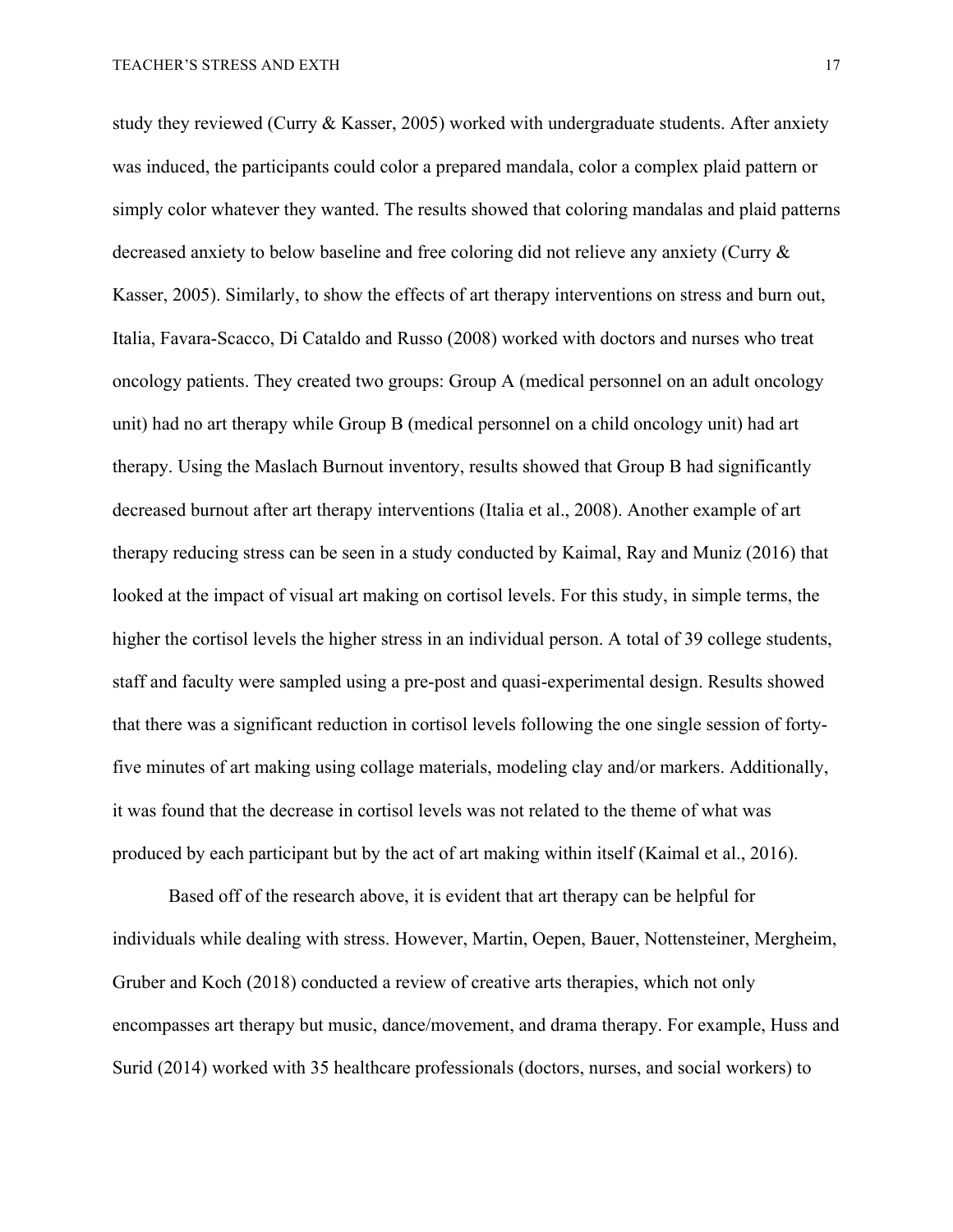show that the combination of art and guided imagery reduced stress. Using guided imagery, the participants introduced and recalled a stressful work experience. Then, through art therapy, participants constructed a stressful working environment on paper and then transformed the experience into a stress-free environment. Results showed that all participants had a significant reduction in stress (Huss & Surid, 2014). Similarly, Beck, Hansen and Gold (2015) looked at the effects of combining music therapy and guided imagery on biopsychosocial parameters with 20 Danish workers who were experiencing long-term stress-related sick leave. The guided imagery and music is a psychotherapy intervention that includes relaxation, music listening and imagery (Beck, Hansen & Gold, 2015). Data collection was carried out at an occupational health ward in the period of 2008-2010, which made comparison between early and late interventions possible. After nine weeks there were large effects found in well-being, mood disturbance, physical distress and cortisol concentrations. With early intervention, it was shown that there was faster job return and significantly improved perceived stress, well-being, mood disturbance, depression, anxiety, and physical distress symptoms (Beck, Hansen & Gold, 2015). Lastly, Maschi and Bradley (2010) sampled 31 social work students in a pre-post design. The goal was to see the effects of relation drums on well-being, empowerment and social connectedness on this particular population as "recreational music-making has been shown to decrease stress and increase feelings of well-being and empowerment among diverse groups" (Maschi & Bradley, 2010, p. 55). Results of paired t-test analyses revealed significant differences in levels of stress, energy, and feelings of empowerment and community. The researchers name that this creativearts intervention can be an effective self-care strategy not only for BSW and MSW students, but also for practitioners, and/or clients in educational or agency-based settings to increase feelings of well-being and interpersonal connectedness, which, in turn, may help to increase effectiveness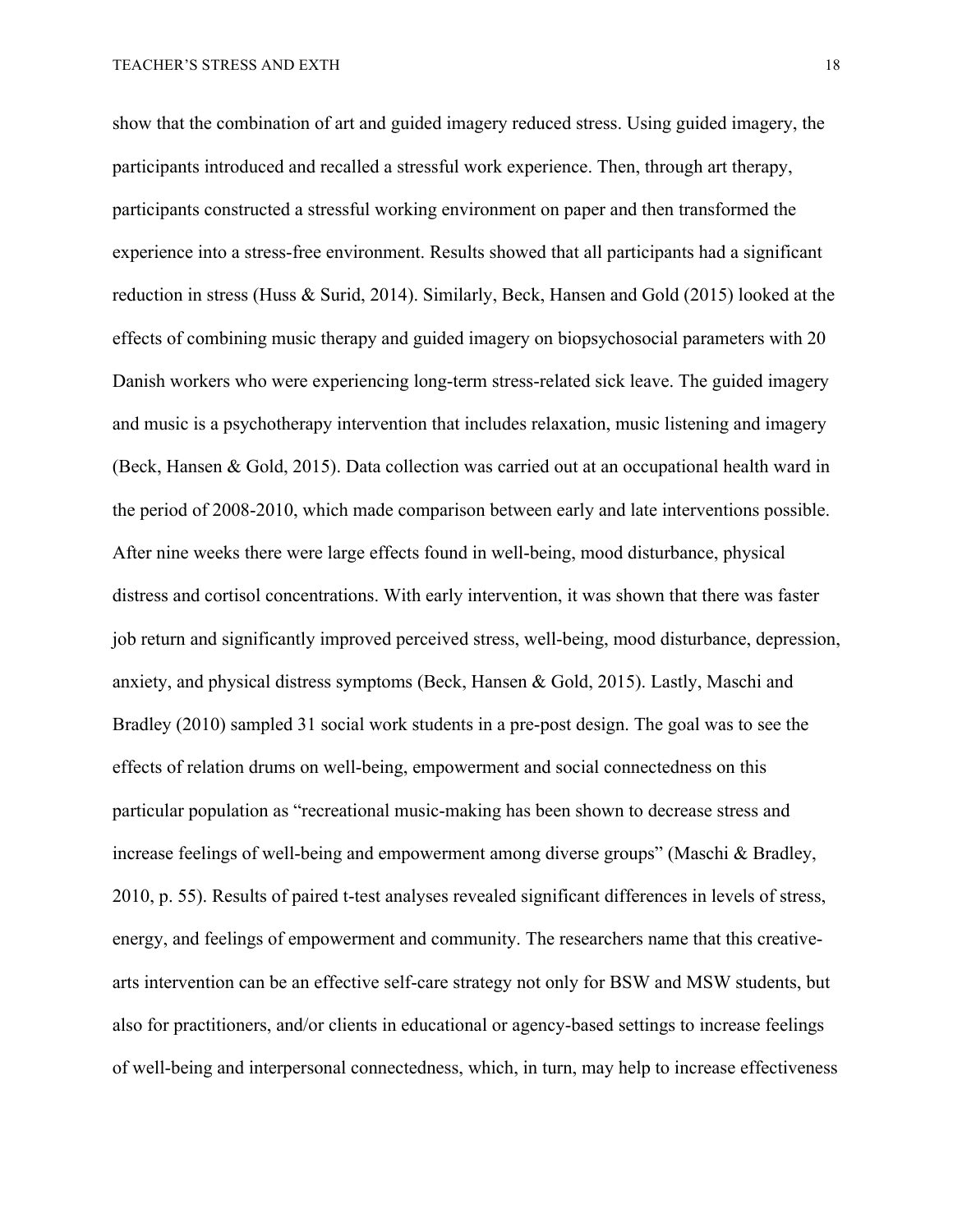in practice (Maschi & Bradley, 2010).

Although most of the research regarding creative arts interventions looks at art and music as modalities, there is some research on dance movement therapy. For example, Bräuninger (2012) conducted a randomized controlled trial with 162 clients suffering from stress to compare the effect of a dance movement therapy (DMT) group intervention on stress management improvement and stress reduction with a wait-listed control group. This trial compared short- and long-term effects of ten DMT group sessions. Negative strategies to deal with stress decreased and distraction from stress improved significantly through DMT. Psychological distress and psychopathology decreased significantly in the DMT group as well. Results showed that DMT effects on stress management improvement and stress reduction last over time and, overall, DMT was more effective than non-treatment.

Another powerful modality for stress and anxiety is expressive writing. Like all of the expressive arts therapies, expressive writing can be a means of releasing. Expressive writing can be compared to Freud's free association, which is when one releases painful thoughts and traumas through verbal language (Smyth & Lepore, 2002). Expressive writing is similar in that it is meant to be the releasing of free thoughts but instead of being said out loud, the words that flow from the mind are written onto paper without judgment or questioning. Janet (1995) explained that stressful life experiences can undermine health and that because memories of stressful events are organized at the perceptual level, as disheveled and disorganized sensations, that transforming these perceptual-level memories into cohesive narrative accounts would decrease the healthy effects stressful and traumatic experiences. The work of Janet (995) was important for implicating both cognitive and emotional mechanisms in expressive therapies.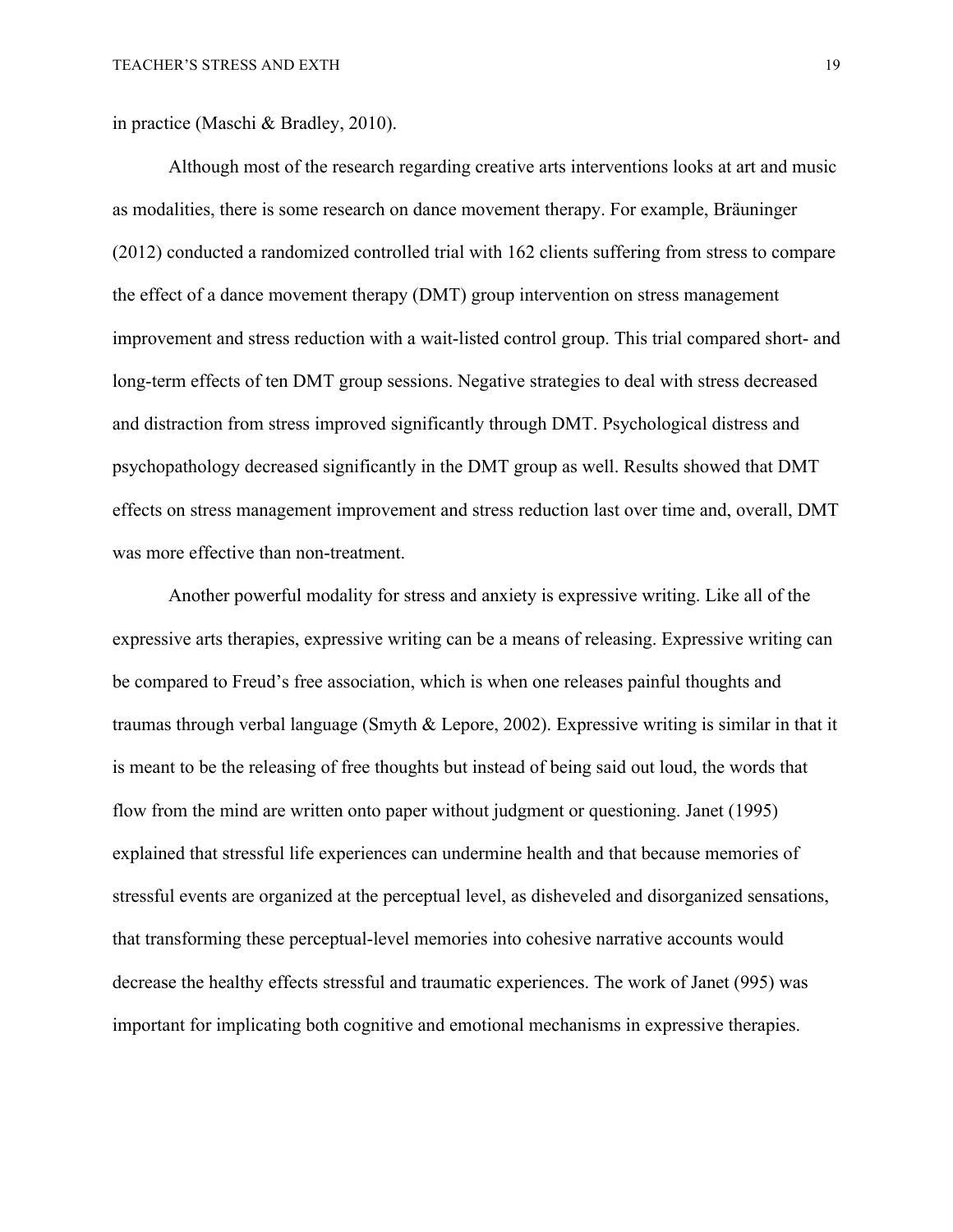In regards to the research on these claims, Dr. James W. Pennebaker has conducted much of the research on the health benefits of expressive writing. For Pennebaker (1997), expressive writing consisted of assigning topics for three to five consecutive days and directing participants to write for 15 to 30 minutes each day. The topics of writing varied but included things such as your relationship with others, including parents, lovers or friends or your past, your present or your future or who you have been, who you are and who you would like to be. For example, in one study (Pennebaker, 1997), students were randomly assigned either to express a traumatic experience using bodily movement, to express a traumatic experience first through movement then in written form, or to exercise in a prescribed manner for three days, 10 minutes per day. All groups had positive health benefits, but only the movement-plus-writing group showed significant improvements in physical health and grade point average. Another study done by Smyth, Stone and Hurewitz (1999), asked asthma and rheumatoid arthritis patients to write for 20 minutes on each of three consecutive days. Seventy-one of were asked to write about the most stressful event in their life while the rest about their daily plans. Four months after the writing exercise, seventy patients in the stressful-writing group showed improvement on objective, clinical evaluations compared to the thirty-seven control patients. Additionally, those who wrote about stress improved more and deteriorated less than the controls for both diseases.

In conclusion, the quality of efficacy studies is high in regards to stress prevention and creative arts interventions (Slayton, D'Archer & Kaplan, 2010; Martin et al., 2018). Overall, "CATs and creative arts interventions seem to have a positive impact on perceived stress and stress management. They reduce anxiety levels and improve subjects' mood. This may be due to certain therapeutic mechanisms that researchers assume to be relevant for all creative arts therapies" (Martin et al, 2018, p. 14).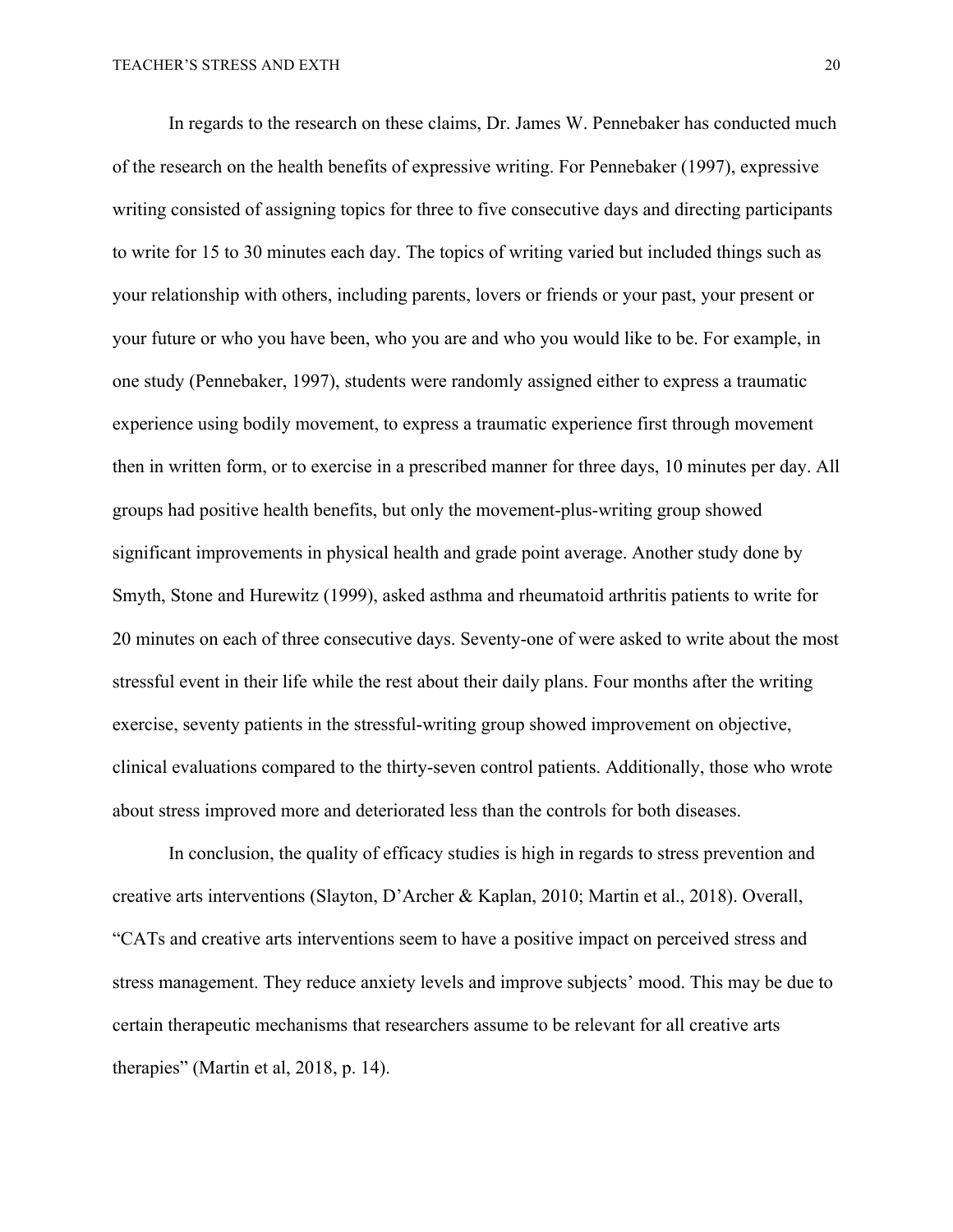### **Benefits of Integrating the Therapies**

It is important to note that although the creative arts are extremely beneficial on their own, there is also benefit to integrating the therapies. For example the research mentioned above that combined movement with writing was very beneficial (Krantz & Pennebaker, 1996). In a similar way of integrating the arts, one study worked with teachers who were given time in an art studio environment creating their images and then reflecting in journals after through free write or further images. As Leitch (2006) argued, "The differing creative tasks seemed to encourage quite differing types of reflexivity within the participants narratives of identity". Paulo Knill (2004), an expressive arts therapist, echoes that idea. "When therapists 'cross over' and draw on multiple disciplines, as they do in the field of expressive therapy, they can meet with opposition from their differently-focused peers" (p. 16). This further suggests that expressive therapies and integrative therapies can be beneficial because it has many methods of connecting to as many people as possible in regards to self-expression.

#### **Discussion**

The research above that discusses the stress that teachers endure, the impact of that stress, and the general lack of support points to a major problem in the school setting. There are two ways to attack this problem: interventions for the individual teacher through out the school day and an after school group therapy for teachers who are seeking support. My prediction, which is supported by the research above, is that if teachers engage in expressive arts therapy interventions both during the school day on their own time and after school in a group setting then stress will decrease and well being would increase which will directly impact burn out, turn over rates and an overall positive change in school environment.

## **Individual Interventions During the School Day**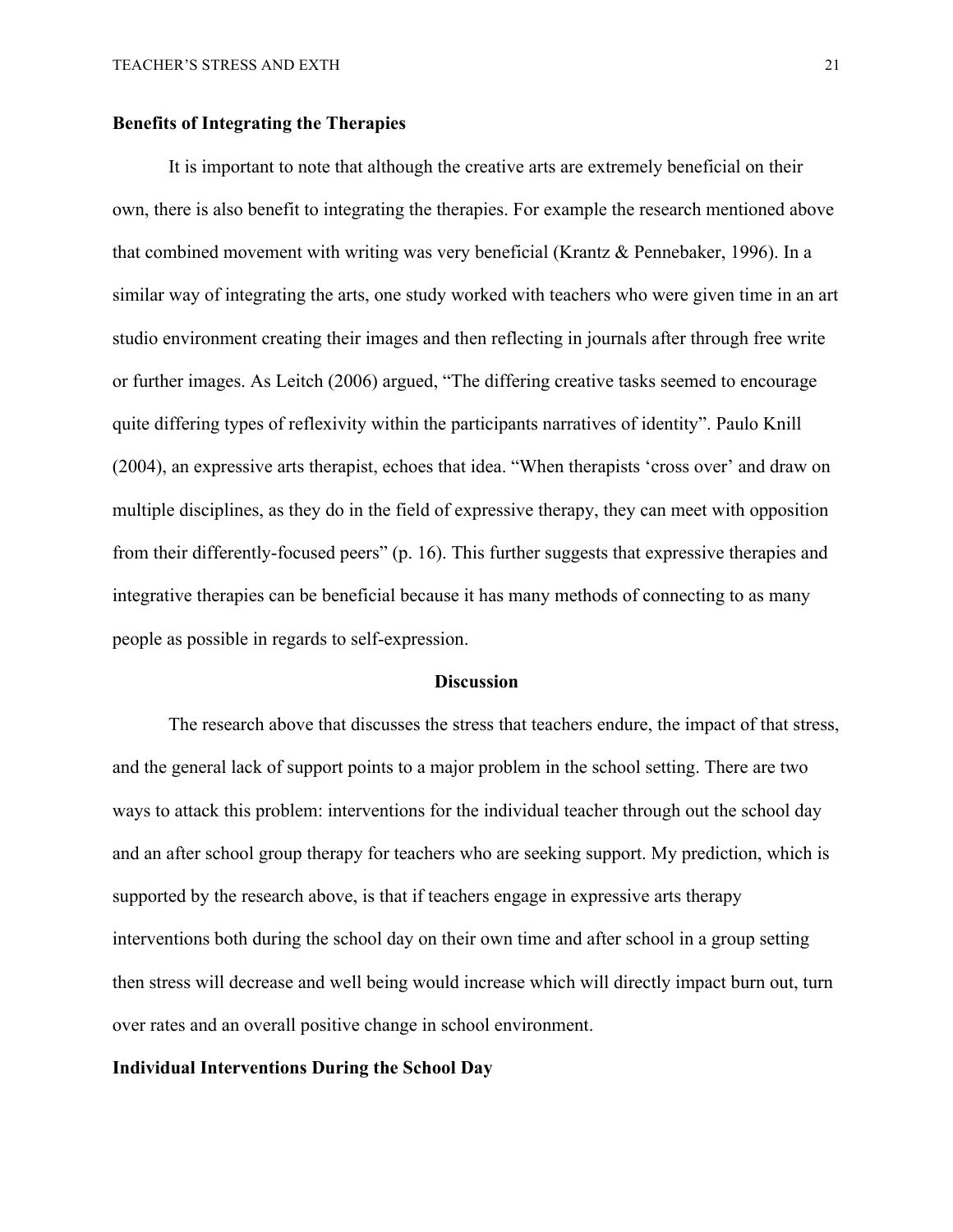As seen in the research above there are many contributors to stress that exist during the school day like student behavior, administration, time crunches, high test taking, effort-reward imbalance and many others. Also discussed previously is the positive effects that expressive arts interventions can have on reducing stress. It is easy to see that that many of the arts interventions that reduce stress can be incorporated into the school day to help teachers with this stress.

For example, mandalas were used to decrease stress (Curry & Kasser, 2005). Mandalas could easily be distributed to all teachers in a school setting for them to have on their desk for in between classes that may have cause extra stress. They could even give mandalas to the entire class to do while they do their own if there is a specific conflict or a particularly rowdy and stressful day for the students. Aside from mandalas, it was said that the act of art making in general decreases stress (Kaimal et al, 2016) and therefore even sketch books on the desk or coloring book could be helpful for teachers to release some stress.

Guided imagery was mentioned in many of the studies to pair with a different modality like art or music (Surid, 2014; Back, Hansen & Gold, 2015). When a teacher has a particularly stressful day, class, conversation or interaction with a student or faculty, the concept of imagery can be powerful. Questions could be prompted on their desk, asking them to think, "How would you have liked this conversation to have gone? How would you have liked the class to go? Can you imagine a stress-free environment?" Once imagining what this might look like, the teacher could draw or even write on how they would have wanted a situation to be like or look like. This kind of guided imagery paired with writing or art can be very helpful in decreasing stress and reaching new heights of awareness. Playing relaxing or meditative music during or between classes can increase relaxation as well even if it means looking up "relaxing music" on your work computer. Playing this relaxing music in combination with art or expressive writing can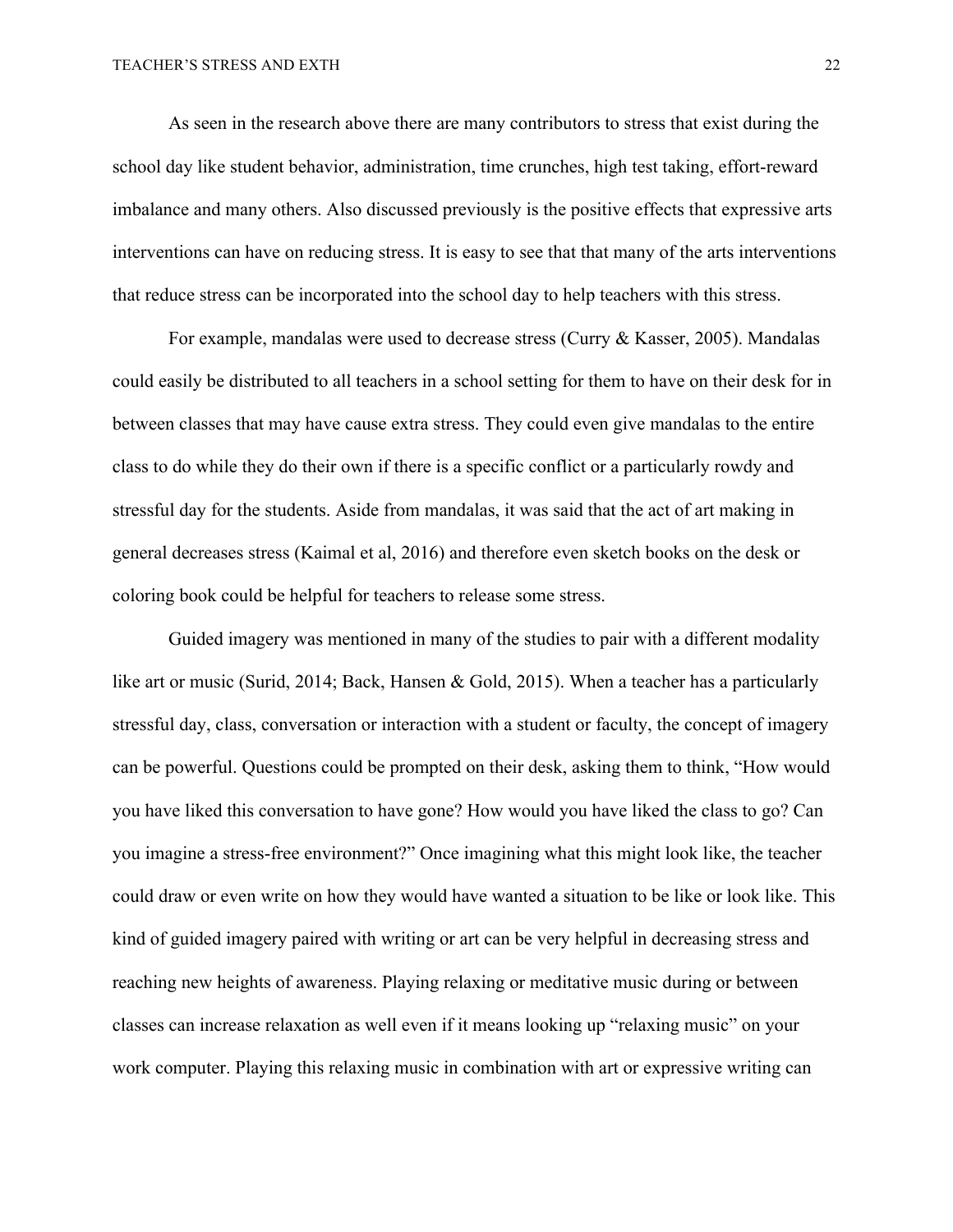help to decrease stress and it could be helpful to keep that relaxing and meditative music going while students enter the space to set a desirable tone.

The act of expressive arts can often times bring up emotions, discoveries and feelings that are hard to deal with in a short period of time. Henley (1997) brought this up in a study done with students and the arts within the classroom, explaining that taking part in expressive arts was impactful but also difficult to contain. For example, if a teacher chose to free wrote between classes about a particularly stressful interaction with a student from the class before, it could become more overwhelming and bring up more emotions that can be difficult to just put aside. If a teacher finds it difficult to contain their emotions in between classes while taking part in expressive arts interventions, they could reframe the topic. For example, free writing about a positive interaction that made the teacher feel good or free writing about how they could make the next class less stressful might be effective. Additionally, I would suggest that teachers that take part in these expressive interventions also take part in the support group being suggested or their own form of therapy in order to create an even bigger container to further process what comes up for them if they need more support.

#### **Group Therapy After School**

A support group that involves different expressive therapy techniques could be great to contain, create and connect with other teachers experiencing stressors and difficulties. The research above shows that the amount of teachers that experience stress is high. Therefore, if a teacher is experiencing such stress then the chances are other teachers in that same school are experiencing similar feelings. Open communication in an organization's culture creates a better school environment and less stressfed teachers (Greenberg et al., 2016) and a support group for teachers could be a great place to tackle those topics.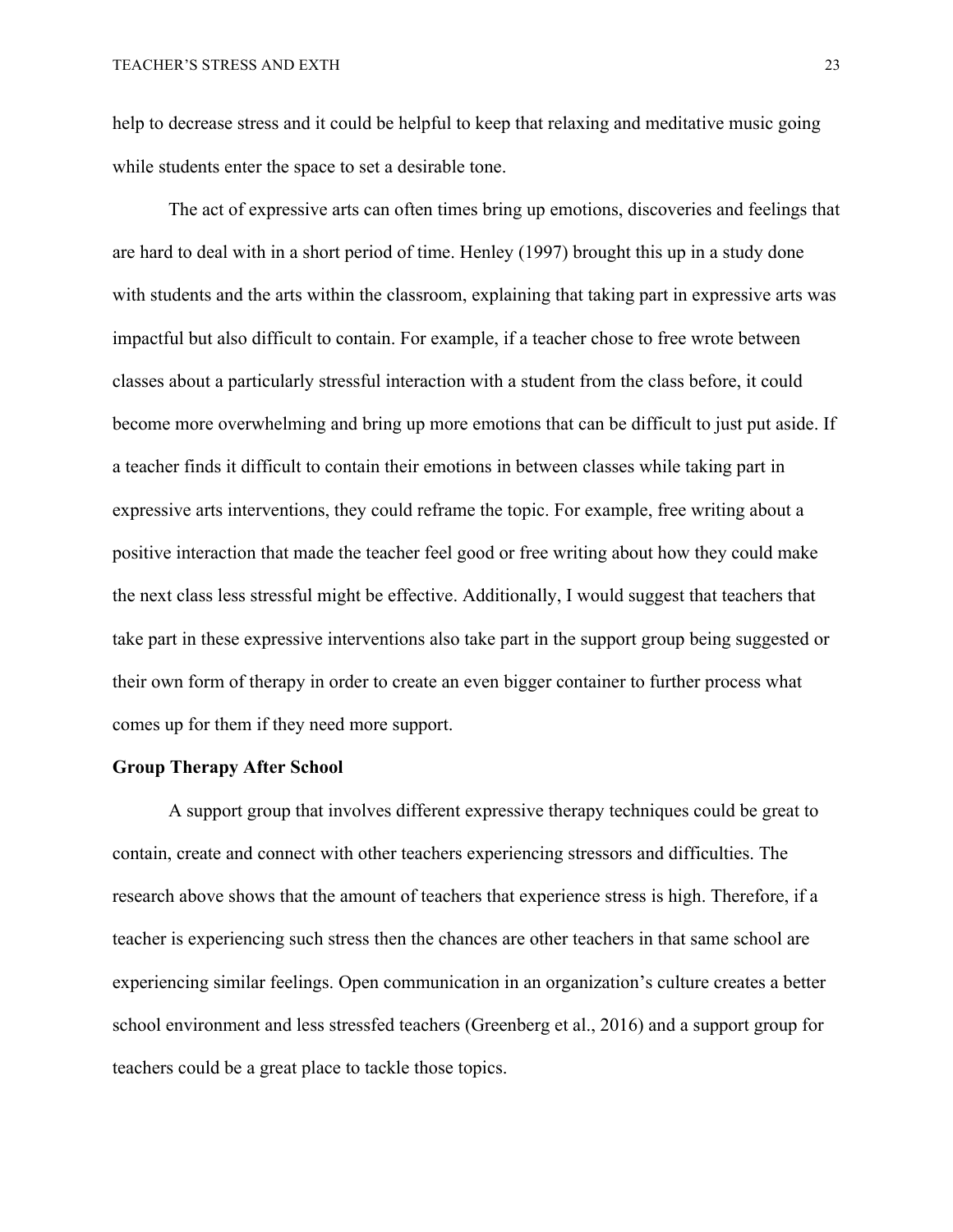Teachers experience a great deal of stress from the many different roles they play as well as the effort-reward imbalance. Mitchell and Weber (1996) and Leitch (2006) both discussed work around teachers and their identity. Teachers, within this group support, could create regarding their identity things like masks, embodiment, role-play, music making and human sculptures. They could draw who they are as teachers, draw how they think their students view them and who they truly want to be as a teacher. Because this is something that many teachers seem to deal with, this could be a great way for teachers to connect, empathize and recognize that they are not alone.

#### **Future Recommendations**

It is difficult to make any of this happen without the support of the school. I therefore suggest more research and more recommendations in general about how to bring such interventions into the school system. This kind of change is possible but difficult without an overall look into mental health and how it exists within schools, what teacher's views of mental health are and what kind of things they learn in their own training as teachers around stress and burnout. Many of the issues within schools are systematic and therefore a deeper look into policies within schools and overall school cultures would be great for further researchers. Stress in this day and age seems to continuously increase and therefore innovative interventions like the expressive arts therapies are needed more than ever to help promote healthy humans physically, mentally and emotionally.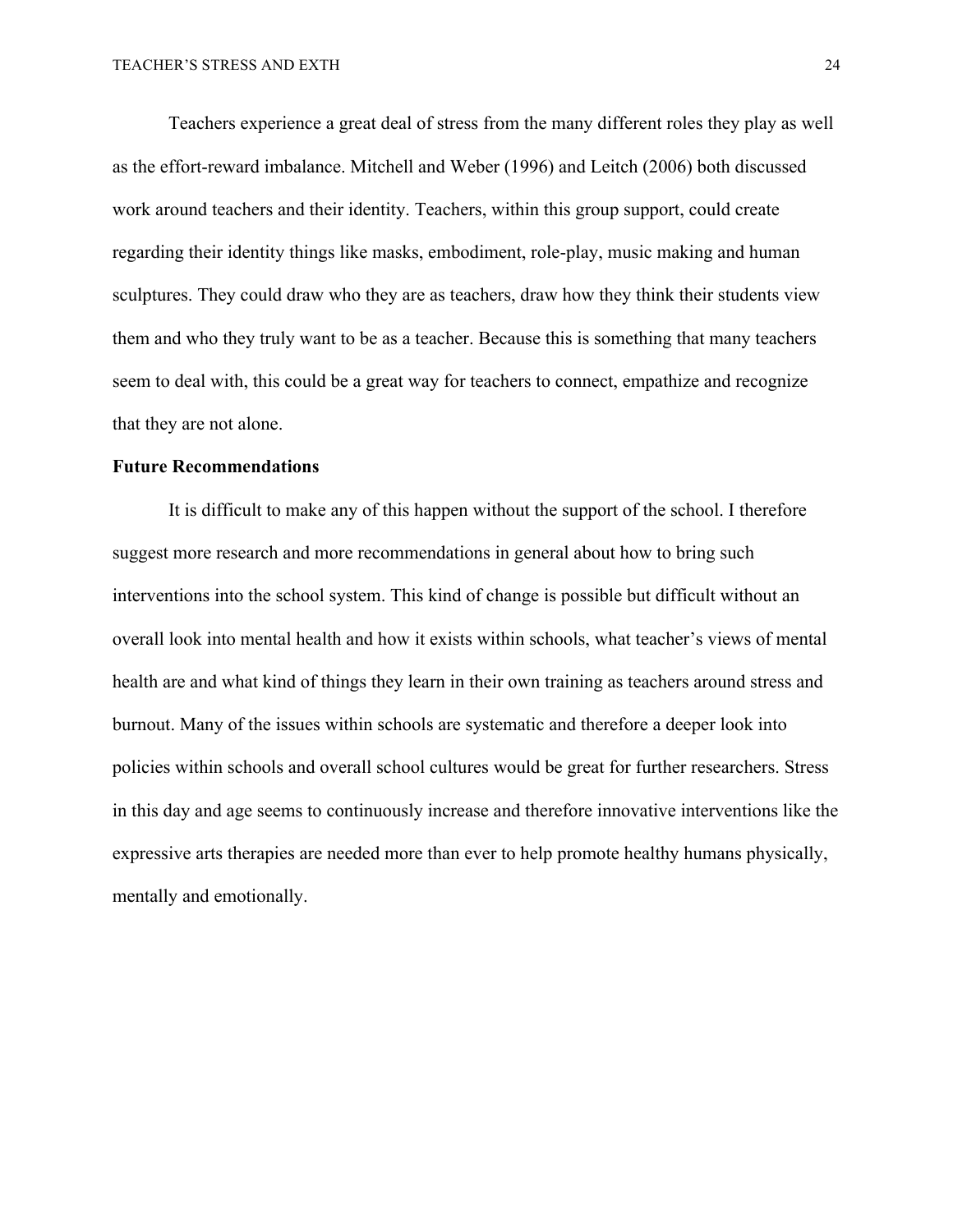#### References

- Abel, M. H., & Sewell, J. (1999). Stress and burnout in rural and urban secondary school teachers. *The Journal of Educational Research, 92*(5), 287-293.
- Amatruda, M. J. (2006). Conflict resolution and social skill development with children. *Journal of Group Psychotherapy, Psychodrama & Sociometry (15453855)*, *58*(4), 168– 181. https://doi.org/10.3200/JGPP.58.4.168-181
- Aydin, B. & Kaya, A. (2016). Sources of stress for teachers working in private elementary schools and methods of coping with stress. *Universal Journal of Educational Research*, *4*(21A), 186-195.
- Backhaus, O., Hampel, P., & Dadaczynski, K. (2018). Effort-reward imbalance and burnout in German kindergarten educators. *European Journal of Health Psychology*, *25*(3), 73–82.
- Beck, B., Hansen, A., & Gold, C. (2015). Coping with work-related stress through guided imagery and music (GIM): A randomized controlled trial. *Journal of Music Therapy, 52,*  323-352.
- Borg. M. G., Riding, R. J., & Falzon, J. M. (1991). Towards a model for the determinants of occupational stress among schoolteachers. *European Journal of Psychology of Education, 6,* 355-373.
- Bräuninger, I. (2012). Dance movement therapy group intervention in stress treatment: A randomized controlled trial (RCT). *Arts Psychotherapy. 39*, 443–450.
- Curry, N. A., & Kasser, T. (2005). Can coloring mandalas reduce anxiety? *Art Therapy: Journal of the American Art Therapy Association, 22*(2), 81–85.
- Domitrovich, C. E., Bradshaw, C. P., Berg, J. P., Pas, E. T., Becker, K. D., Musci, R., & Ialongo, N. (2016). How do school-based prevention programs impact teachers? Findings from a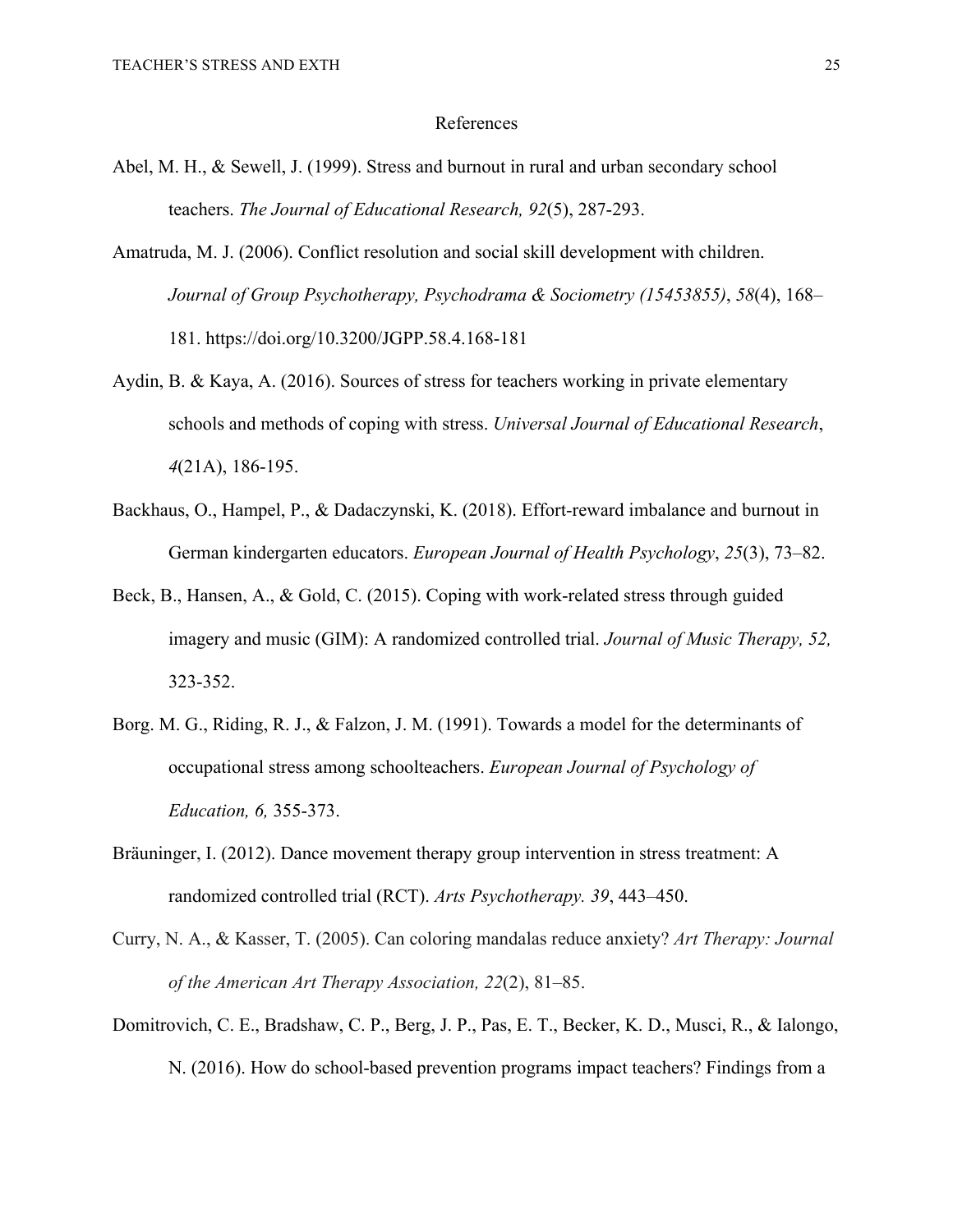randomized trial of an integrated classroom management and social-emotional program. *Prevention Science, 17*, 325-337.

Freudenberger, H. J. (1974). Staff burn-out. *Journal of Social Issues, 30*(1), 159–165.

- Geving, A. M. (2007). Identifying the types of student and teacher behaviors associated with teacher stress. *Teaching and Teacher Education: An International Journal of Research and Studies*, *23*(5), 624–640.
- Greenberg, M. T., Brown J. L., & Abenavoli, R. M. (2016). *Teacher stress and health effects on teachers, students, and school.* Retrieved from https://www.rwjf.org/en/library/research/2016/07/teacher-stress-and-health.html
- Henley, D. (1997). Expressive arts therapy as alternative education: Devising a therapeutic curriculum. *Journal of the American Art Therapy Association, 14*(1), 15-22.
- Huss, E., Sarid, O. (2014). Visually transforming artwork and guided imagery as a way to reduce work related stress: A quantitative pilot study. *Arts in Psychotherapy, 41*, 409–412.
- Ingersoll, R. & Strong, M. (2011). The impact of induction and mentoring programs for beginning teachers: A critical review of the research*. Review of Educational Research, 81*, 201-233.
- Italia, S., Favara-Scacco, C., Di Cataldo, A., & Russo, G. (2008). Evaluation and art therapy treatment of the burnout syndrome in oncology units. *Psycho-oncology*, *17*(7). 676-680.
- Janet, P. (1995). Pierre Janet's treatment of Post-Traumatic Stress. In O. Hart, P. Brown & B. van der Kolk (Eds.), *Psychotraumatology: Key papers and core concepts in posttraumatic stress* (pp. 195-210). New York, NY: Plenum Press.

Jennings, P. A., Frank, J. L., Doyle, S., Oh, Y., Rasheed, D., DeWeese, A., … Greenberg,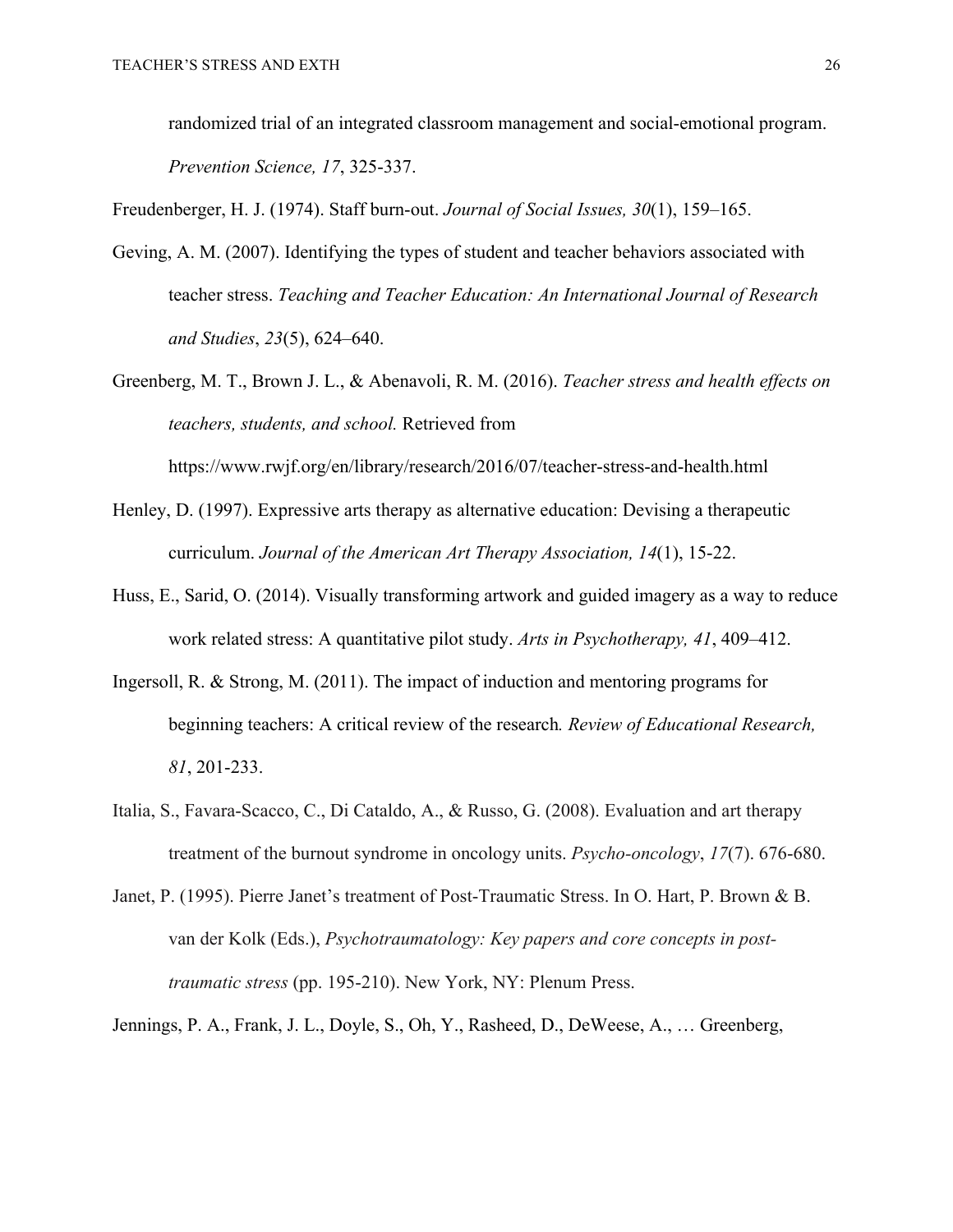M. T. (2017). Impacts of the CARE for teachers program on teachers' social and emotional competence and classroom interactions. *Journal of Educational Psychology*, *109*(7), 1010. https://doi.org/10.1037/edu0000187

- Kaimal, G., Ray, K., & Muniz, J. (2016). Reduction of cortisol levels and participants' responses following art making. *Journal of Art Therapy Association,* 33, 74-80*.*
- Morgan, H. (2016) Relying on high-stakes standardized tests to evaluate schools and teachers: A bad idea. *The Clearing House: A Journal of Educational Strategies, Issues and Ideas*, *89*(2), 67-72. https://10.1080/00098655.2016.1156628
- Maschi, T. & Bradley, C. (2010). Recreational drumming: A creative arts intervention strategy for social work teaching and practice. *J. Baccalaureate Soc. Work, 15*, 53–66.
- Maslach, C., Schaufeli, W. B., & Leiter, M. P. (2001). Job burnout. *Annual Review of Psychology, 52*(1), 397–422.
- Maslach, C., & Jackson, S. E. (1981). The measurement of experienced burnout. *Journal of Occupational Behavior, 2,* 99-113.
- Maslach, C., & Jackson, S. E. (1986). *Maslach Burnout Inventory.* Berkeley, CA: Consulting Psychologists Press.
- Pennebaker, J. W. (1997). Writing about emotional experiences as a therapeutic process. *Psychological Science*, *8*(3), 162- 166.

Roeser, R. W. (2014). The emergence of mindfulness-based interventions in educational settings: Motivational interventions: *Advances in Motivation and Achievement, 18*, 379-419.

Siegrist, J. (1996). Adverse health effects of high-effort/low-reward conditions. *Journal of Occupational Health Psychology*, *1*, 27–41. https://doi.org/10.1037/1076-8998.1.1.27

Slayton, S., D'Archer, J., & Kaplan, F. (2010). Outcome studies on the efficacy of art therapy: A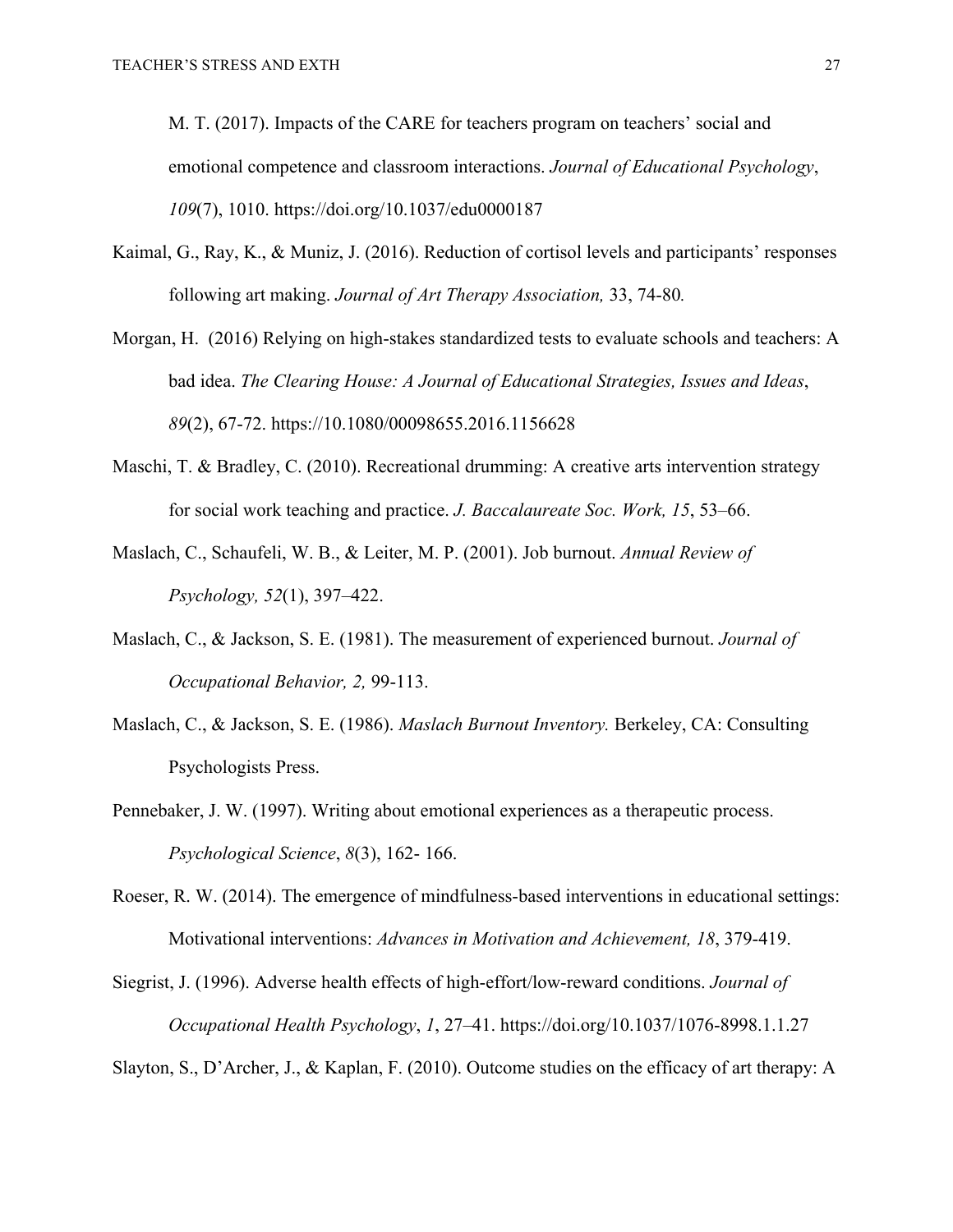review of findings. *Art Therapy Journal*, *27*(3), 108-118.

- Smyth, J., & Lepore, S. J. (2002). The writing cure: How expressive writing promotes health and emotional well-being. *Crisis: The Journal of Crisis Intervention and Suicide Prevention, 23*(3), *3*-14.
- Smyth, J., Stone, A., & Hurewitz, A. (1999). Effects of writing about stressful experiences on symptom reduction in patients with asthma or rheumatoid arthritis*. Journal of the American Medical Association, 281*(14).
- Sorenson, D. R. (2007) Stress management in education: Warning signs and coping mechanisms. *British Educational Leadership*, *21*(3), 10-13.
- Synder, B. A. (1997). Expressive art therapy techniques: Healing the soul through creativity. *Journal of Humanistic Education & Development*, *36*(2), 74.
- Tornio, S. (2018). We need to do more for teachers who are exhausted, stressed, and burned out. *We Are Teachers*. Retrieved from https://www.weareteachers.com/teacher-mentalhealth/.
- Valli, L., & Buese, D. (2007). The changing roles of teachers in an era of high-stakes accountability. *American Educational Research Journal*, *44*(3), 519–558.
- Yoon, J. S. (2002). Teacher characteristics as predictors of teacher-student relationships: Stress, negative affect, and self-efficacy. *Social Behavior & Personality: An International Journal*, *30*(5), 485–493.
- Yu, X., Wang, P., Zhai, X., Dai, H., & Yang, Q. (2015). The effect of work stress on job burnout among teachers: The mediating role of self-efficacy. *Social Indicators Research*, *122*(3), 701–708.
- Leitch, R. (2006). Limitations of language: Developing arts based creative narrative in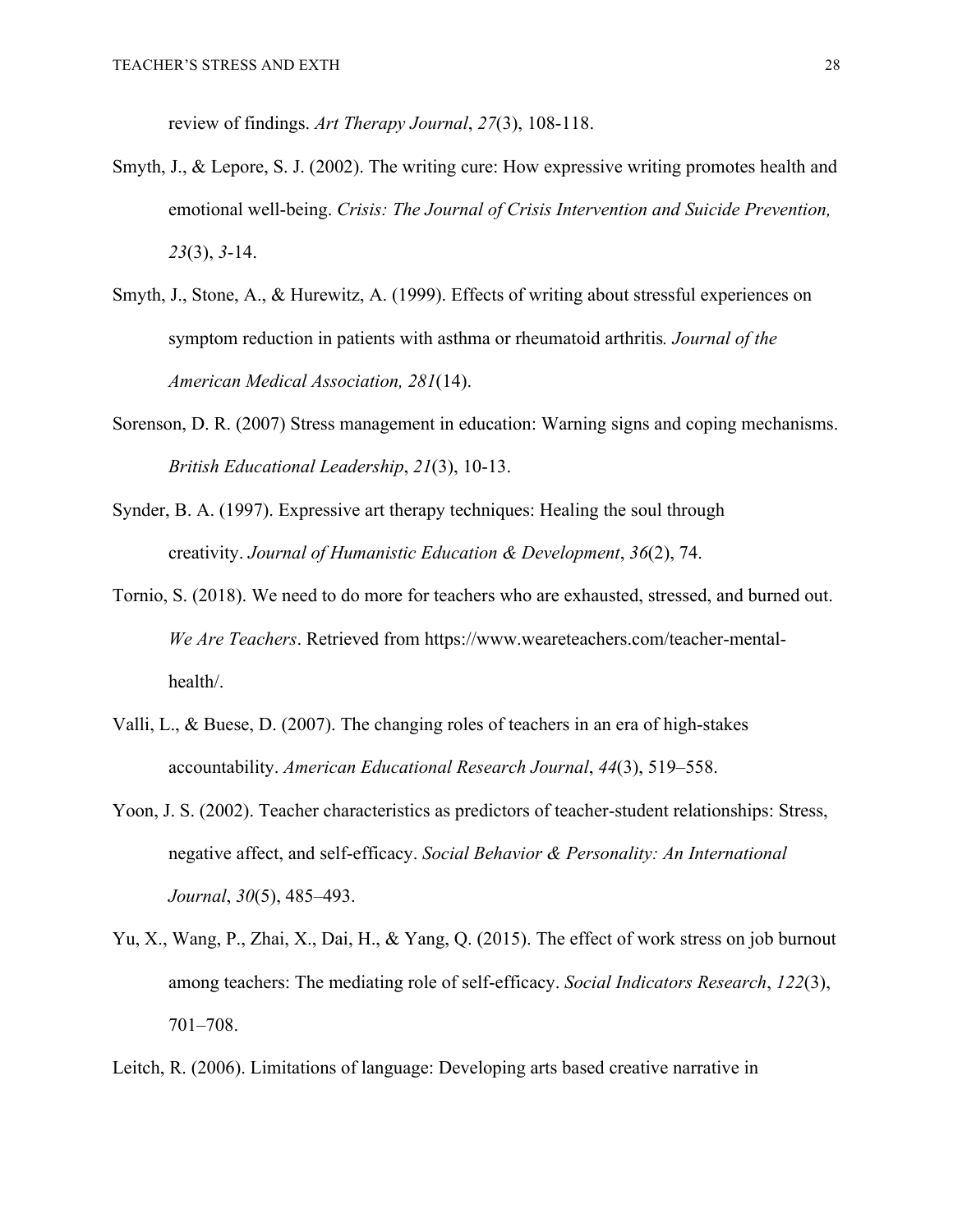stories of teachers' identities. *Teachers and Teaching: Theory and Practice*, *12*(5), 549- 569.

- Mitchell, C. & Weber, S. (1996). Drawing ourselves into teaching: Studying the images that shape and distort teacher education. *Teaching & Teacher Education*, *12*(3), 303-313.
- Van Maanen, M. (1994). Pedagogy, virtue and narrative identity in teaching. *Curriculum Inquiry*, *24*(2), 135-169.